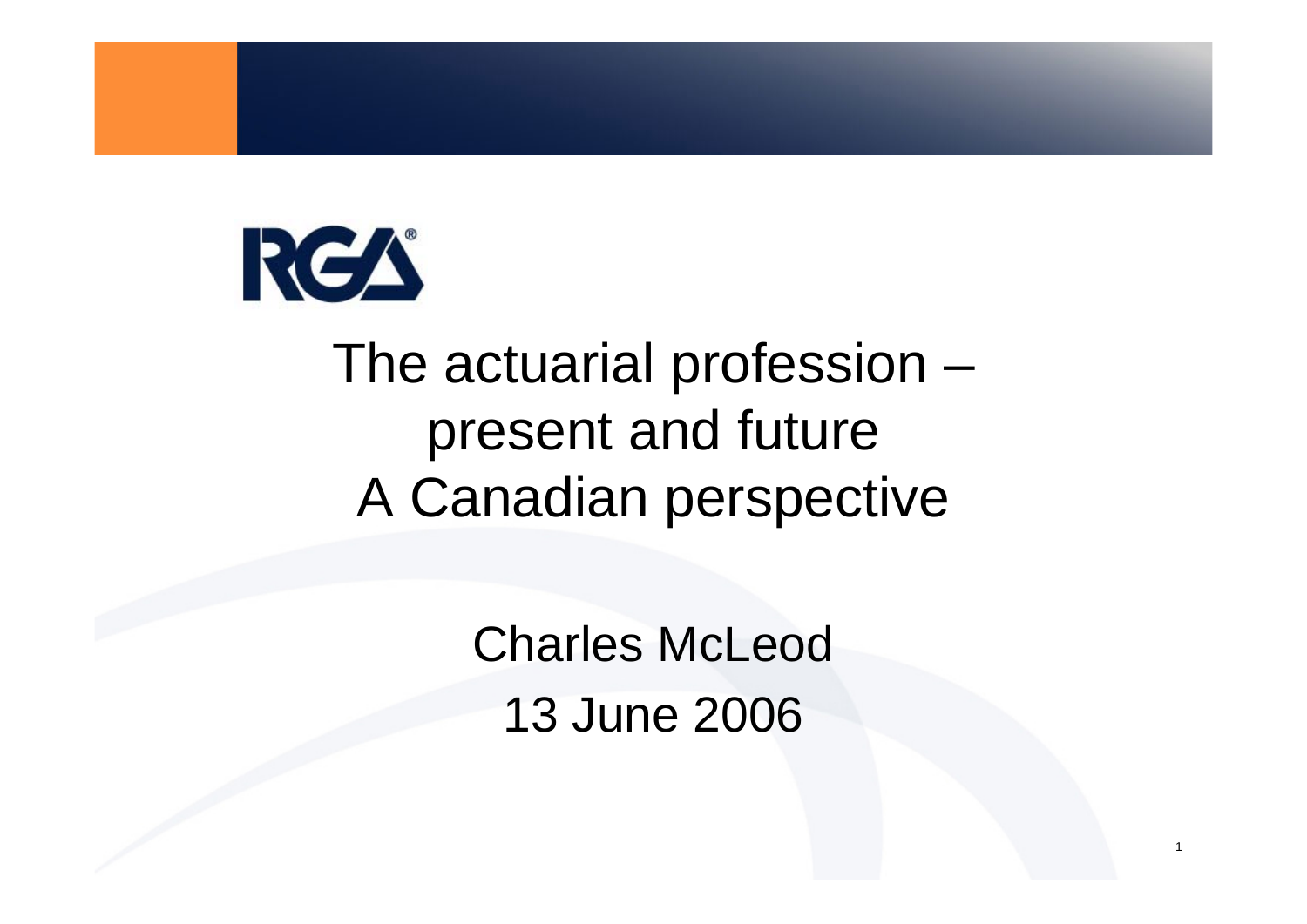## **Topics**

- 1. Issues facing the actuarial profession
- 2. What does the public expect from a profession?

How is the Canadian Institute of Actuaries responding?

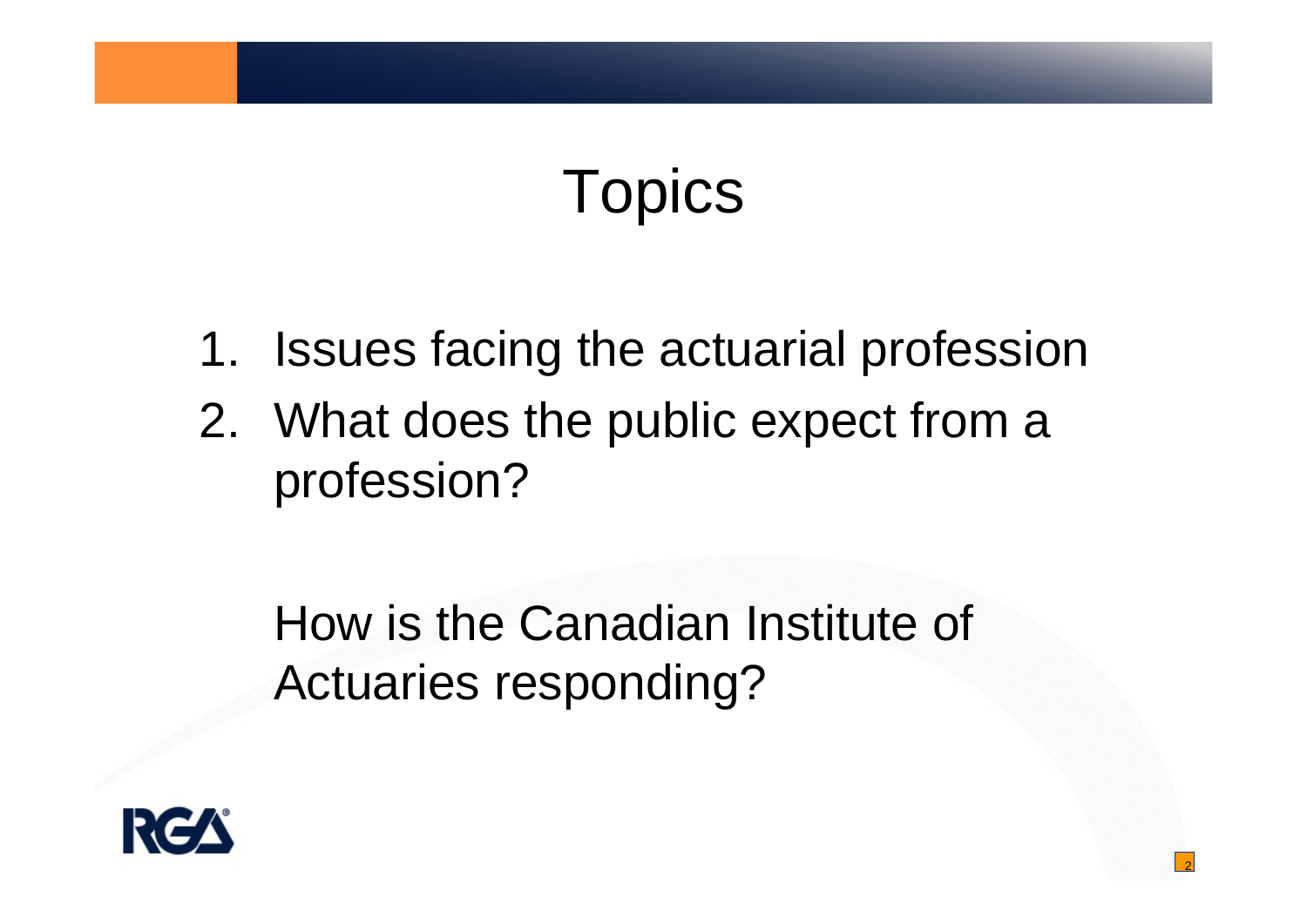### About the CIA

- Formed in 1965
- 2800 Fellows, 900 Associates, 30 **Correspondents**
- Annual Fees for a Fellow are about 90,000 Yen
- Office in Ottawa (18 staff, none are actuaries – yet)

3

• Only actuarial body in Canada

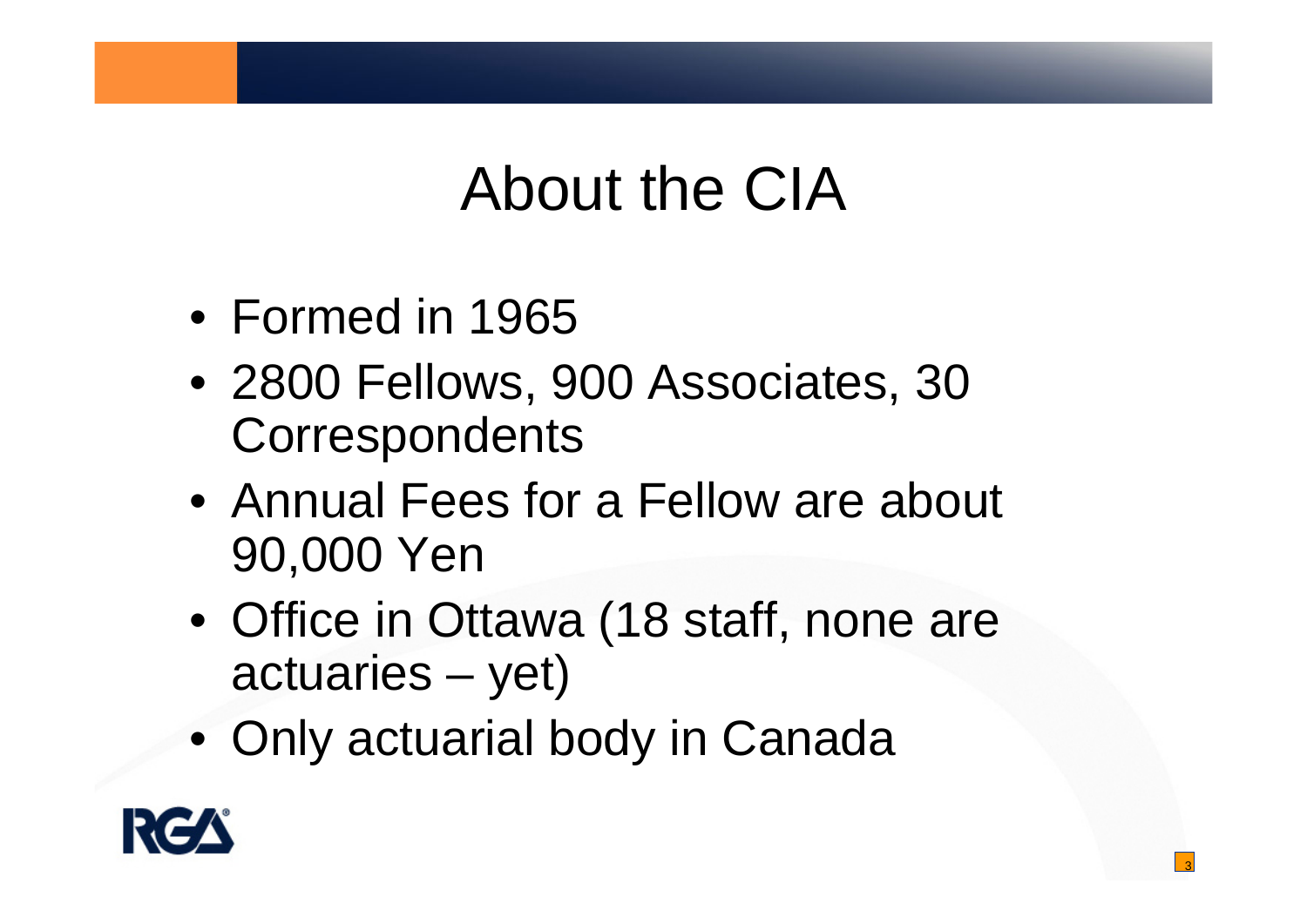### About the CIA (continued)

- Elected Board of Directors (16 members)
- 3 Councils
- About 30 Committees
- About 10 Task Forces
- Most actuarial work for the CIA is done on a volunteer basis

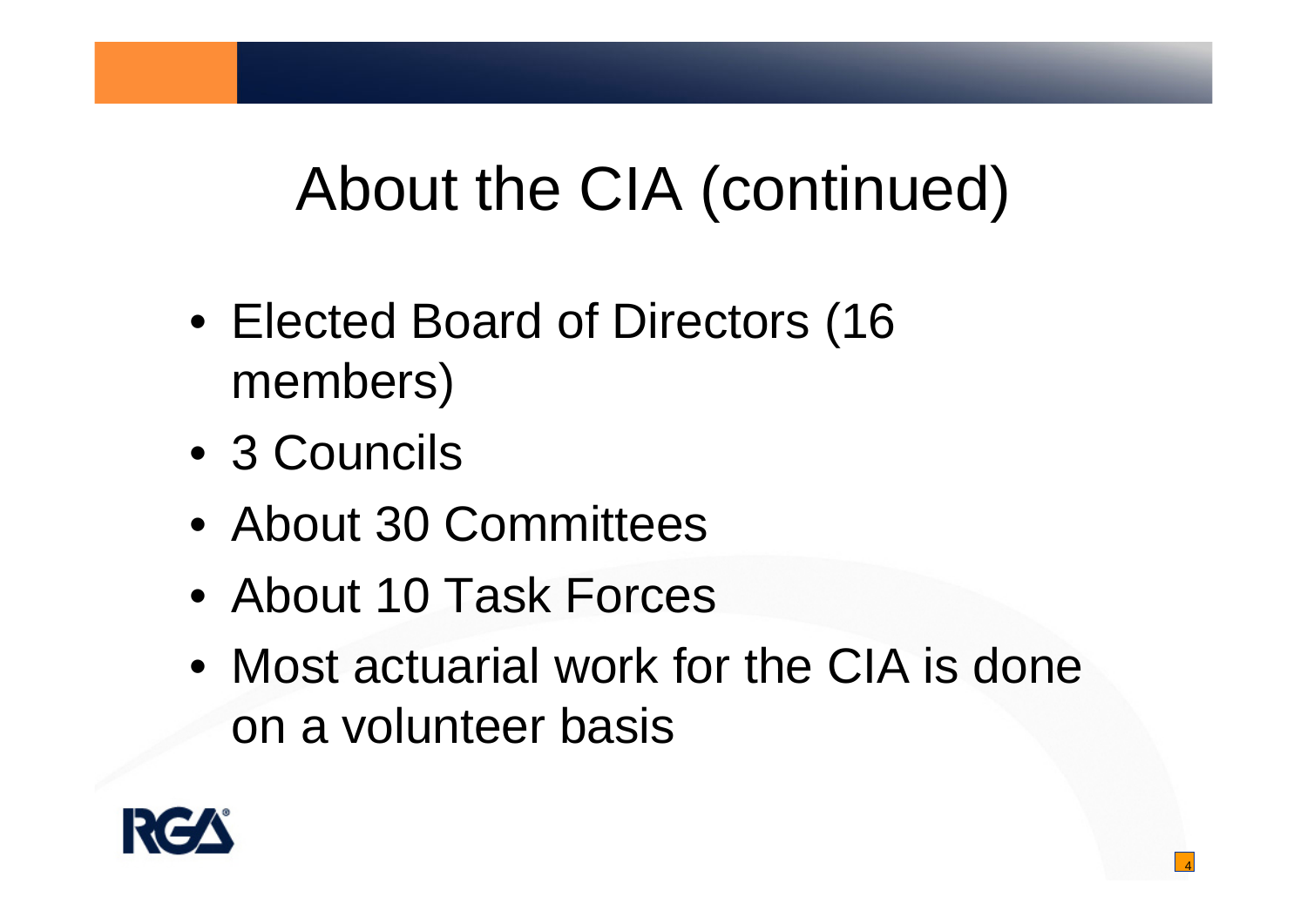### 1. Issues facing the Actuarial Profession

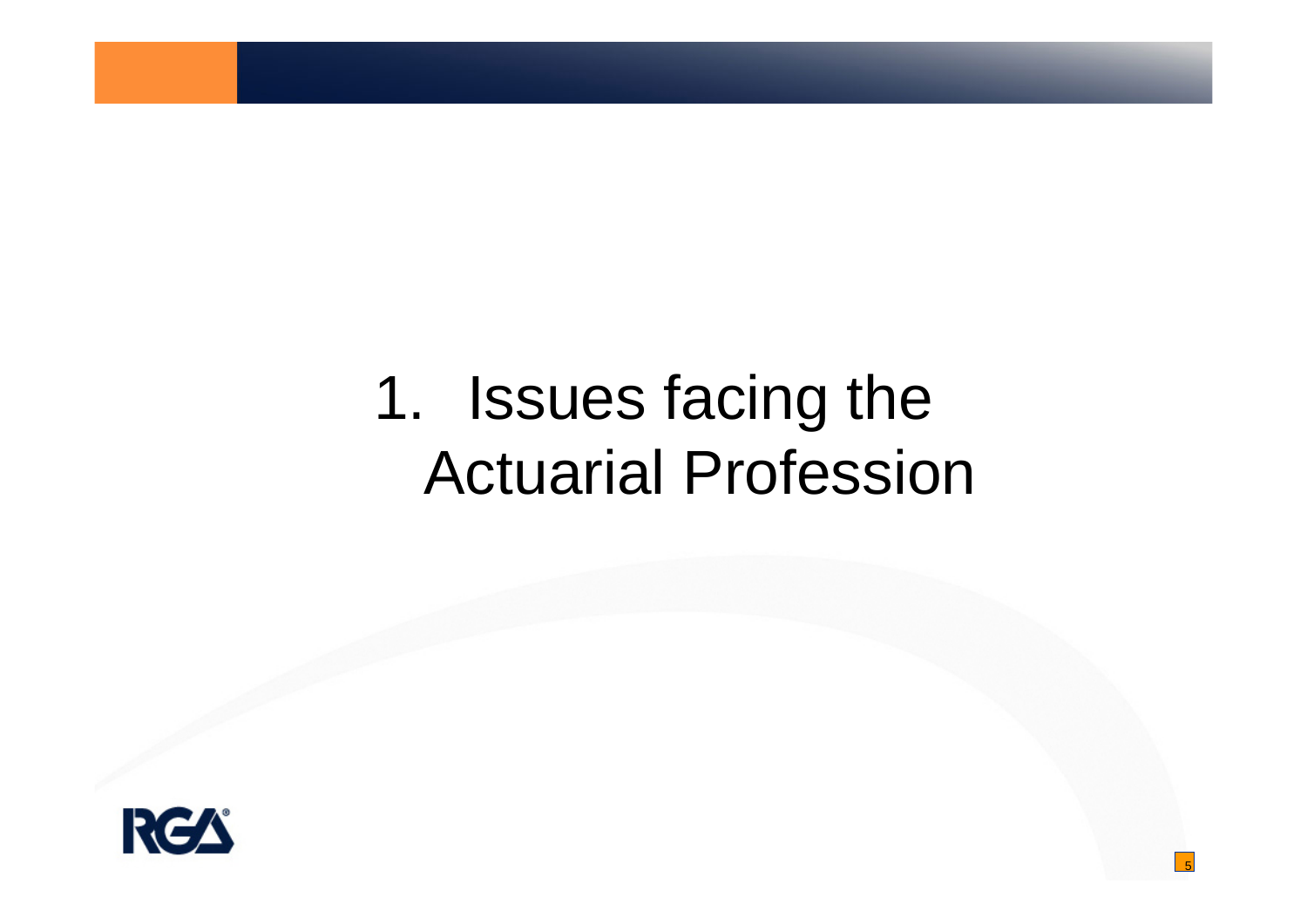#### 1. Issues facing the actuarial profession

- a) Criticism from respected bodies (e.g. Morris Review, the Economist)
- b) Poor understanding of some risks, leading to bad pricing
- c) Increasing role of other professional bodies

6

d) Limited growth in some traditional actuarial roles

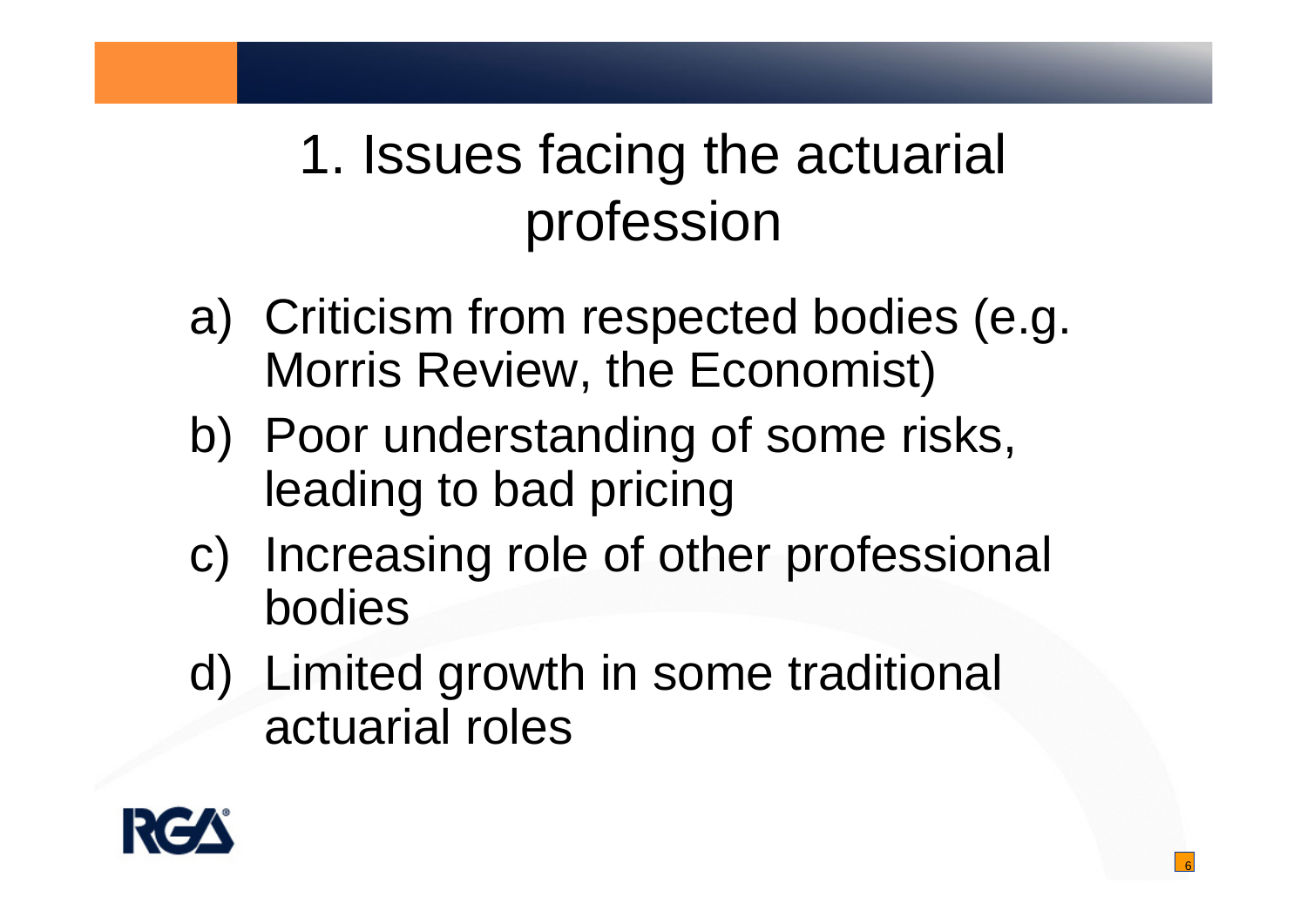### 1(a) Morris Review

- Direct cause was Equitable Life and the subsequent Penrose enquiry
- Looked at all aspects of U.K. actuarial profession
- Final report published in March 2005

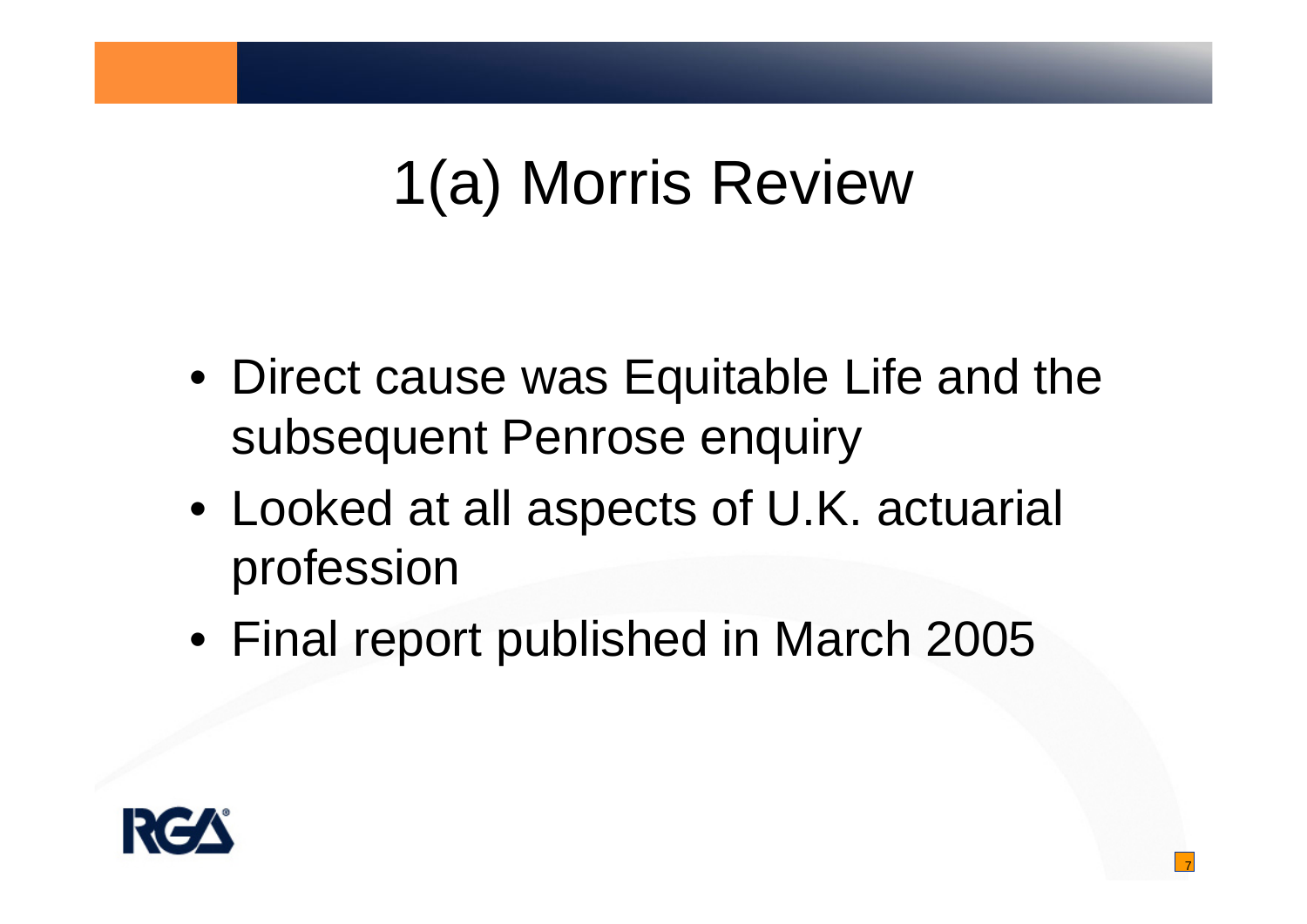## 1(a) Morris Review's Criticisms

- "Professional standards that have been weak, ambiguous or too limited in range, and perceived as influenced by commercial interests;
- An absence of pro-active monitoring of members' compliance with professional standards; and
- A profession that has been too introspective, not forward-looking enough and slow to modernize."

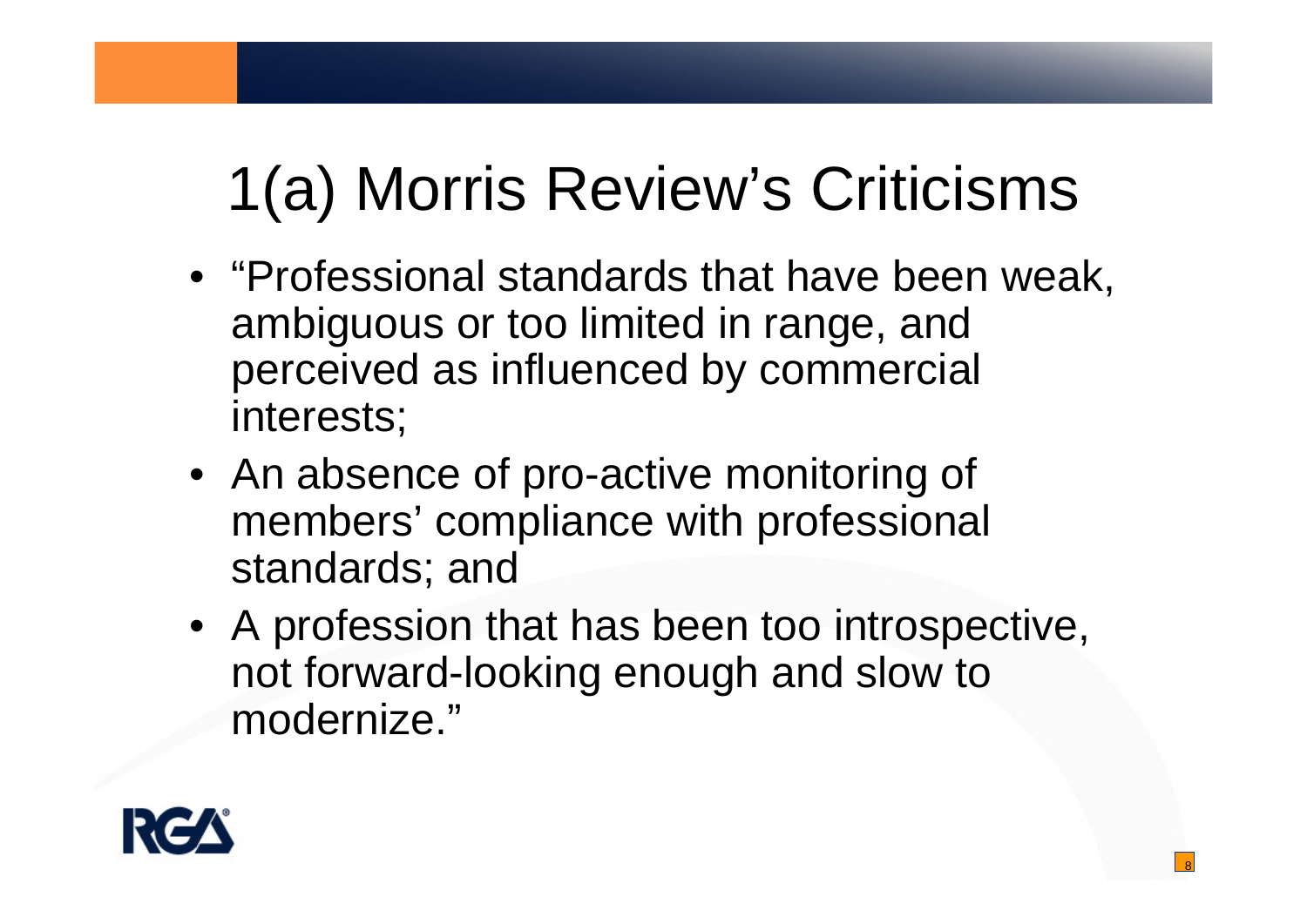## 1(a) Morris Review (continued)

- "Continued self-regulation by the (U.K.) profession is unlikely to restore public confidence in the (U.K.) actuarial profession."
- "Independent oversight of the Profession's self-regulation is the most appropriate regulatory framework."

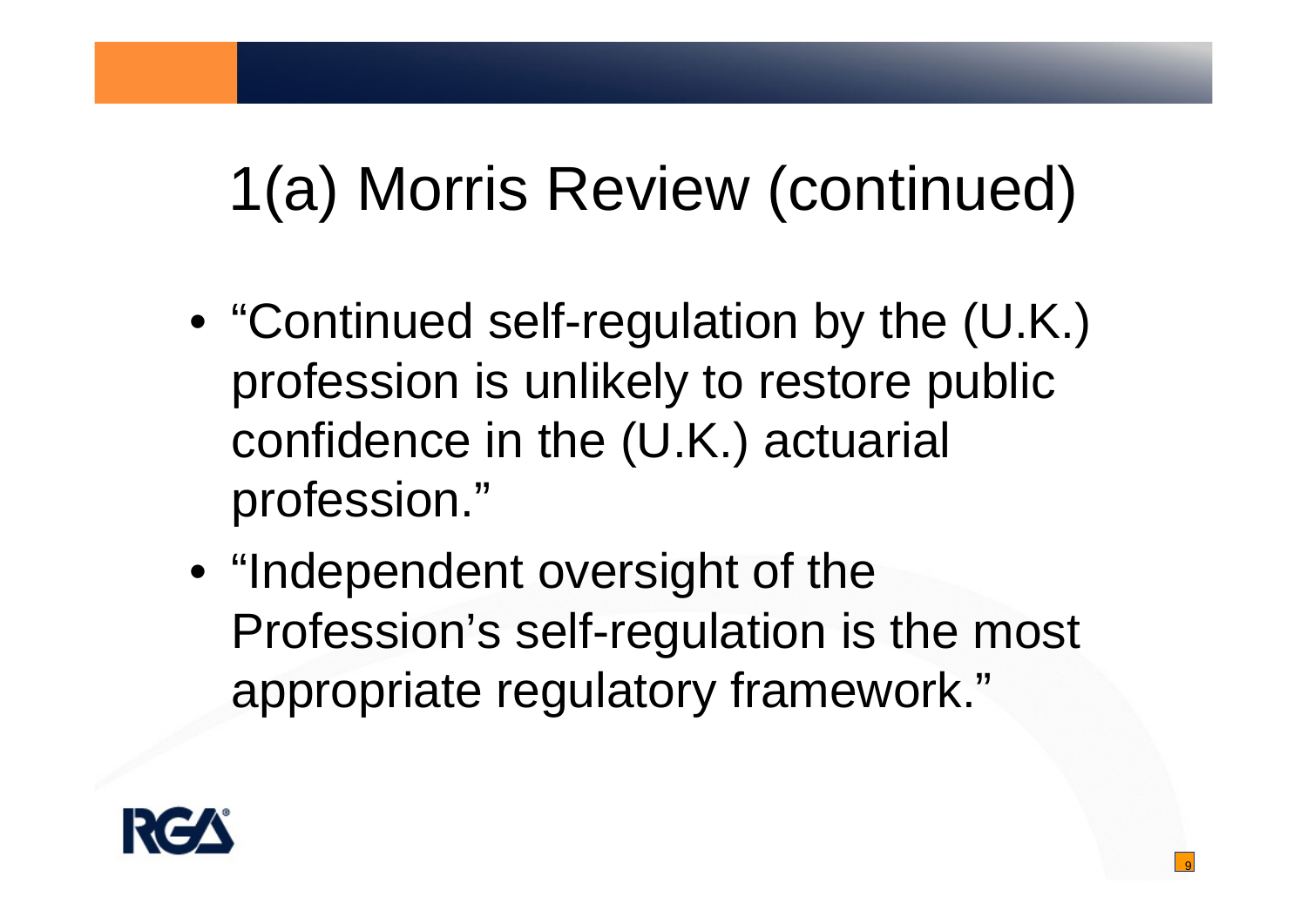### 1(a) The result of the Morris Review

- Financial Reporting Council (FRC) to provide oversight of regulation of actuarial profession (FRC already does this for accountancy)
- New Board for Actuarial Standards (reporting to FRC) to set technical standards. Half of the members are not actuaries
- POBA (Prof. Oversight Body for Accountancy) to oversee actuarial education and CPD
- Actuarial profession to "continue to set ethical standards of conduct provided that the FRC feels this to be appropriate."

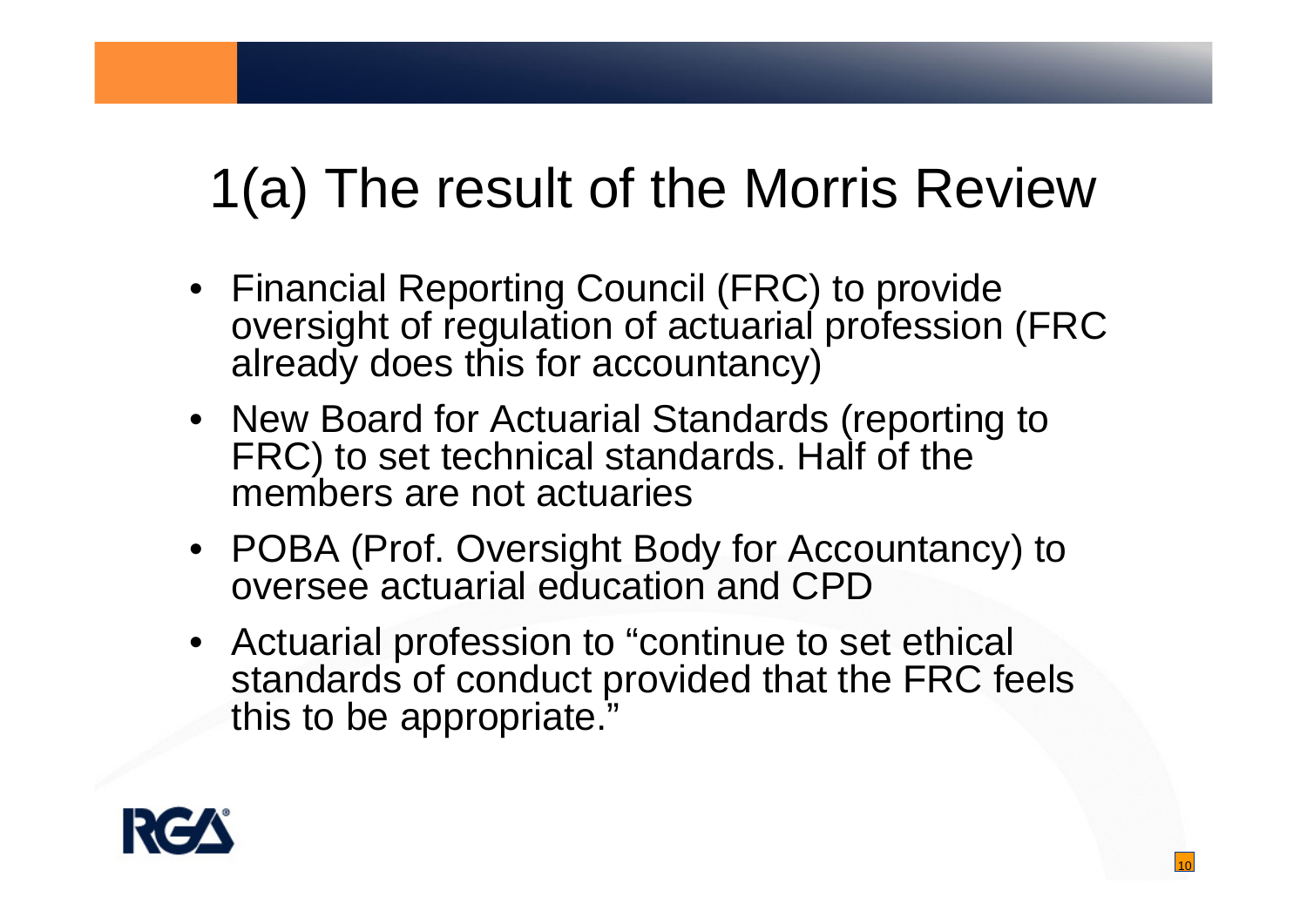## 1(a) Criticism by The Economist

"False precision and reckless approximation have defined the actuarial profession's role in the crisis that has enveloped corporate pensions on both sides of the Atlantic."

January 2006

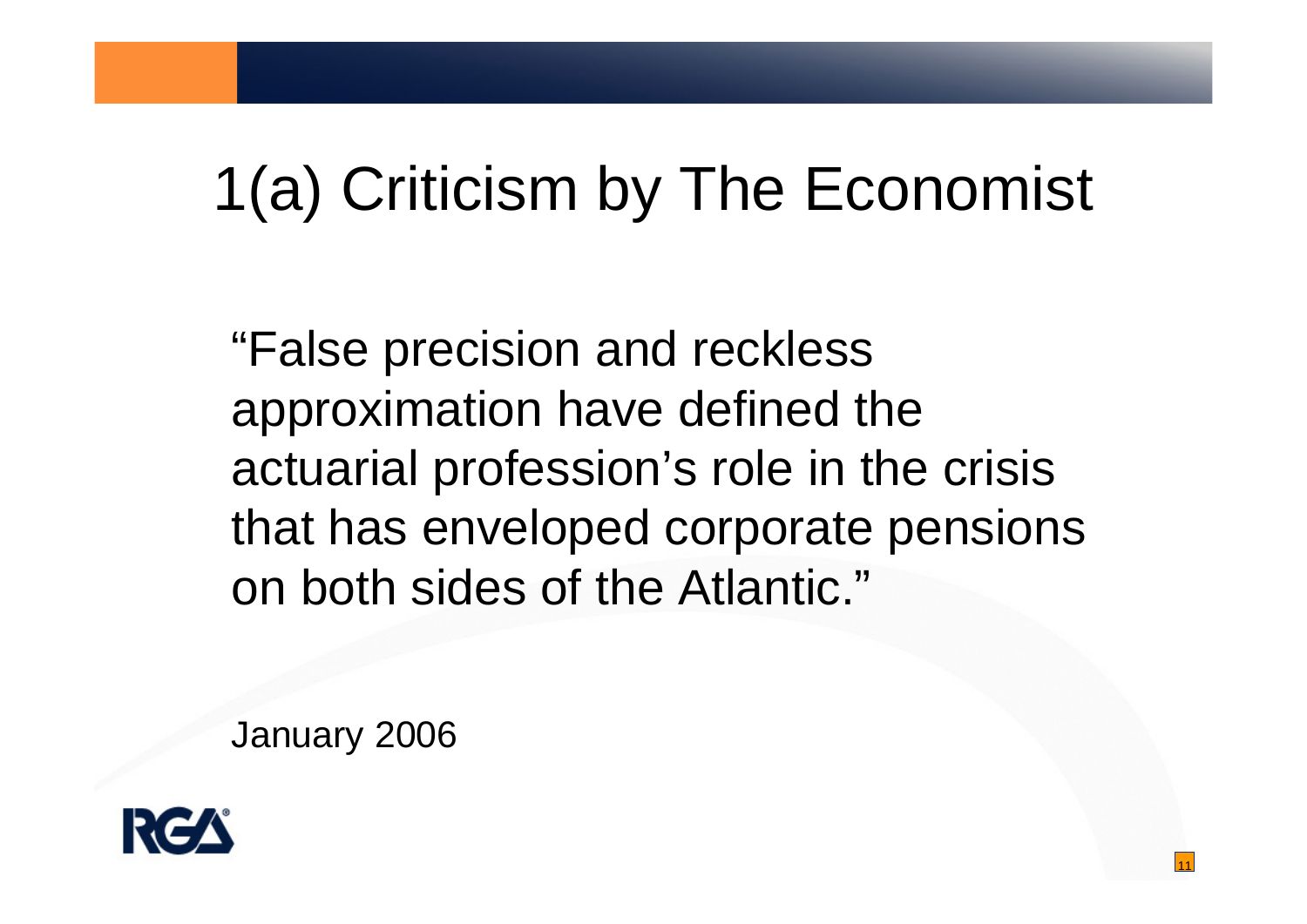#### 1(a) Criticism by the Canadian regulator

"The days of basing assumptions solely on "actuarial judgment" are just about over. The "actuarial black box" will have to be opened up and made clear, in fact transparent."

Nic LePan, Superintendent, Office of the Superintendent of Financial Institutions, Canada (OSFI) - November 2004

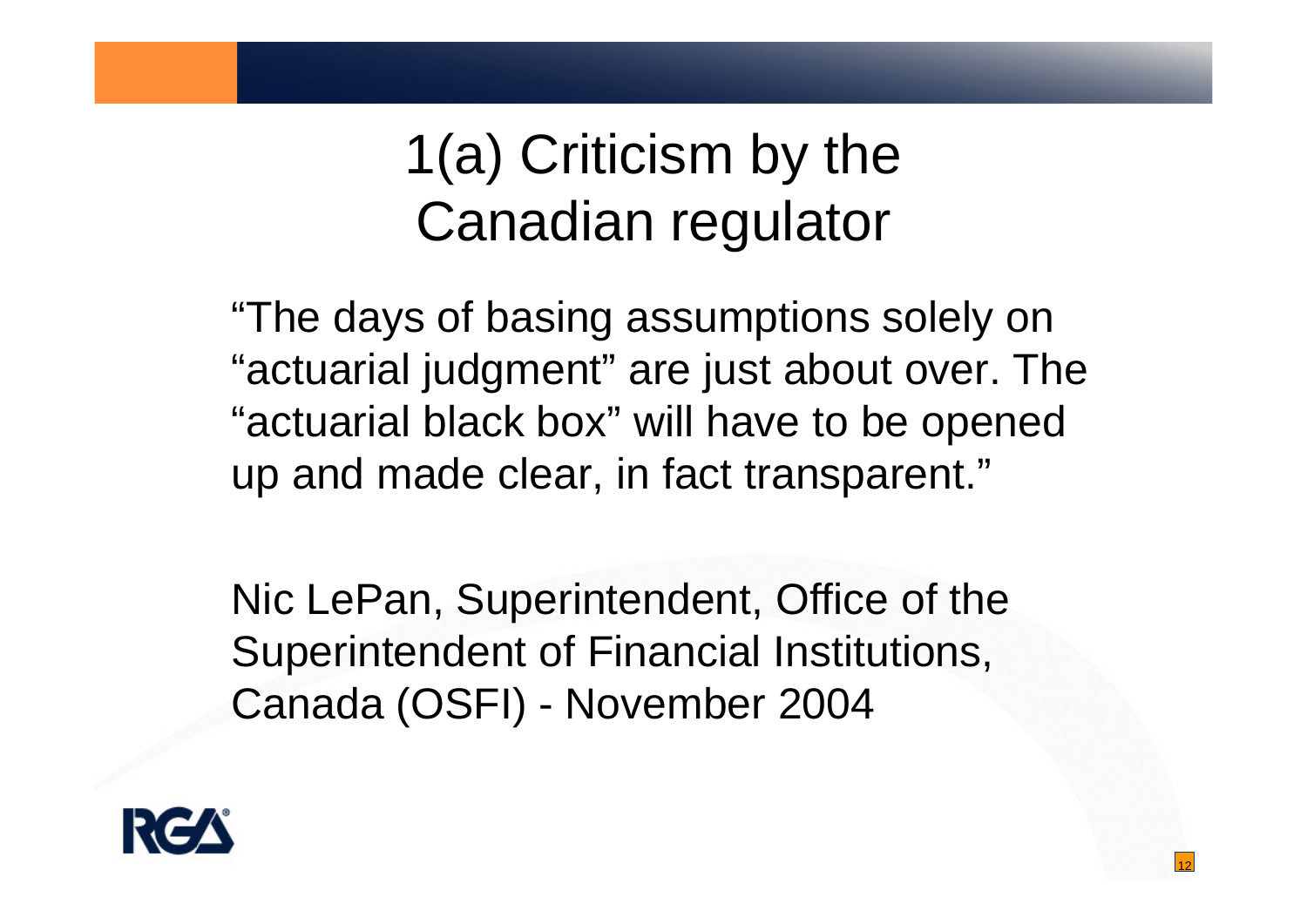1(b) Poor understanding of some risks – some Canadian examples

- Term to 100 a low cost term product, with very low cash values, that assumed (and relied upon) higher lapses than actually resulted.
- Minimum death benefit and maturity guarantees on variable annuity products

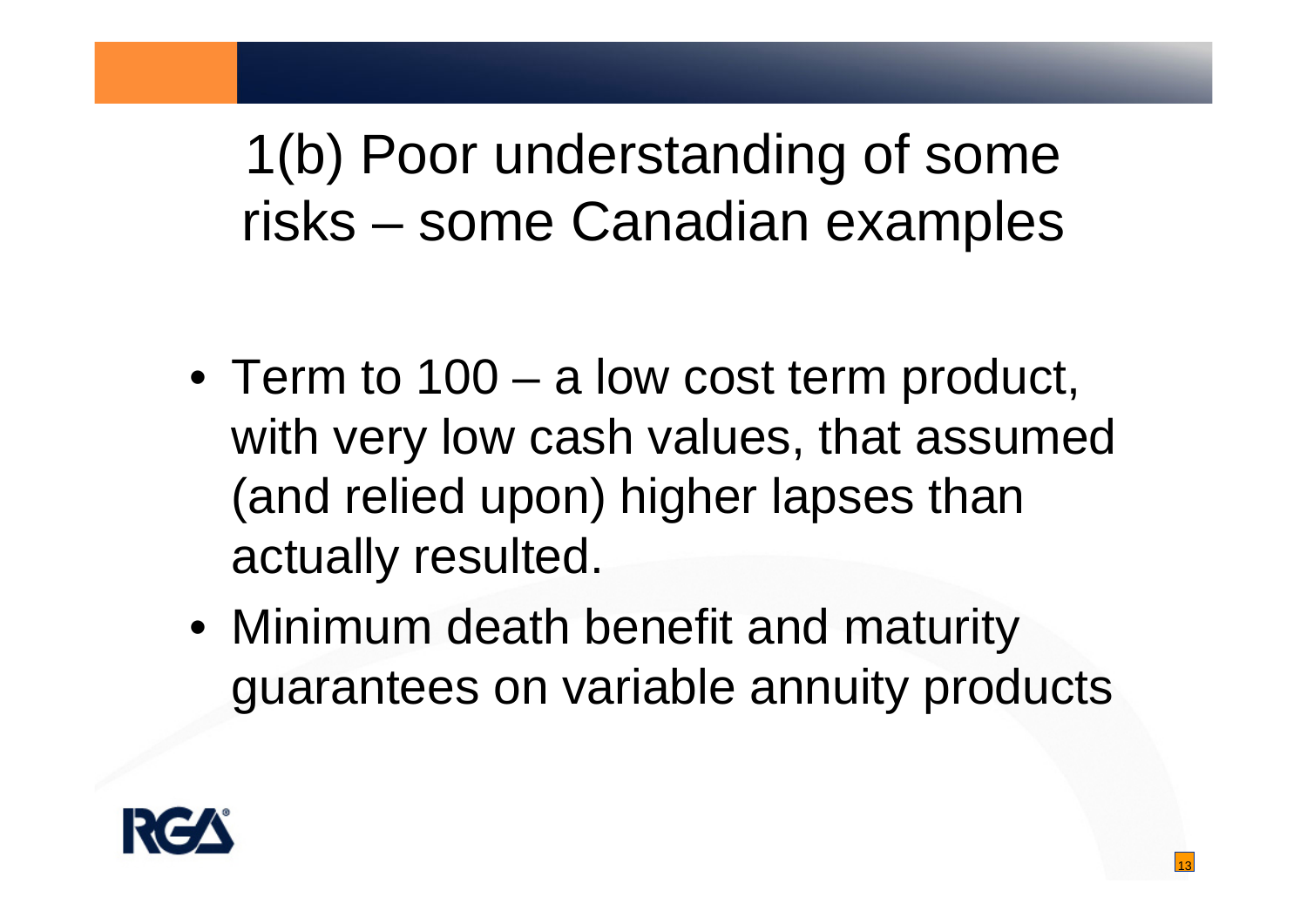1(c) Increasing role of other professional bodies

- Accounting profession
- Risk Management (GARP, PRMIA)
- Chartered Financial Analysts (CFA)

They are affecting the role played by actuaries – and they are also attracting some bright university graduates away from an actuarial career.

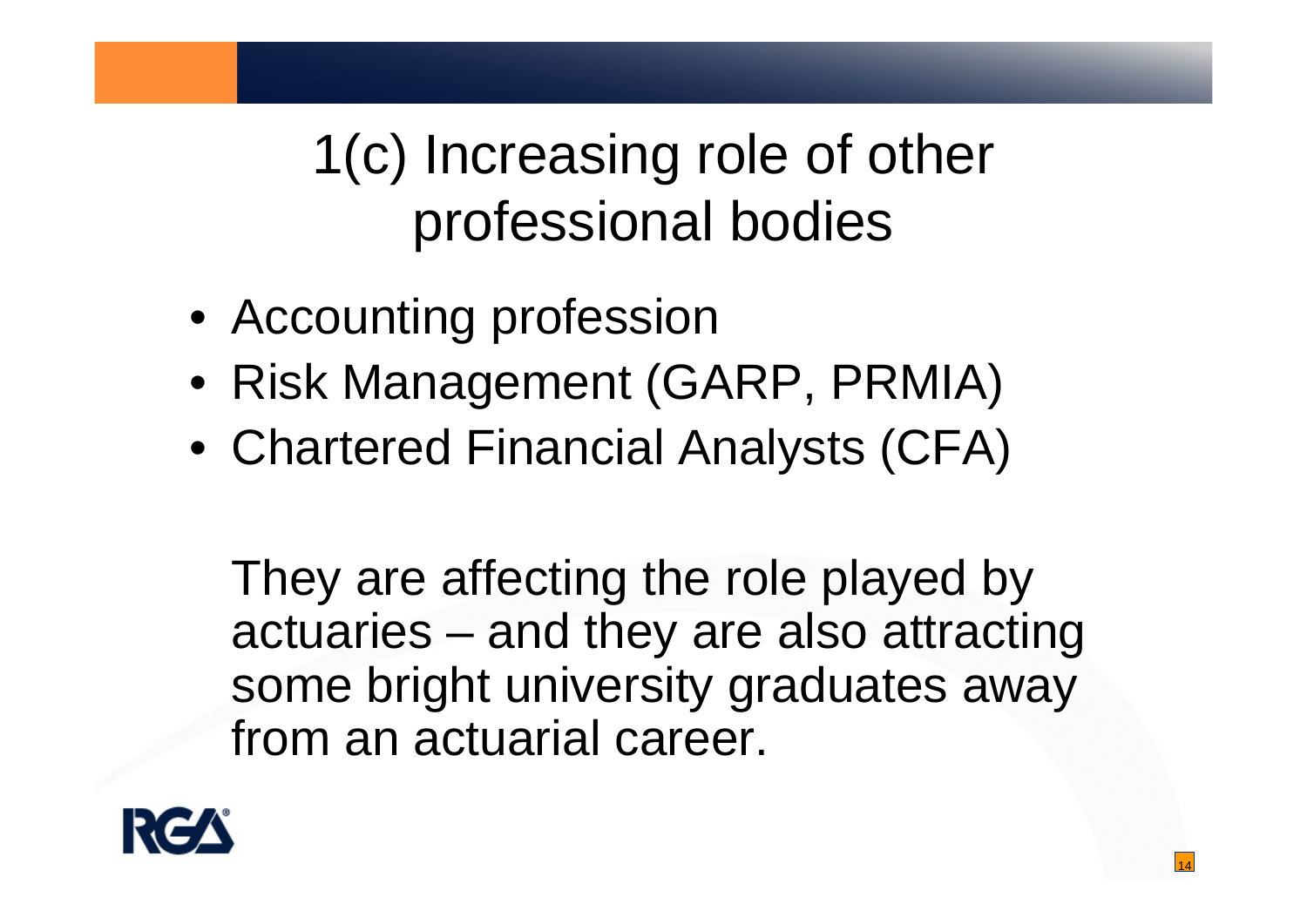1(d) Limited growth in some traditional actuarial roles

- Consolidation of the insurance industry
- Defined benefit pension plans being replaced by defined contribution plans

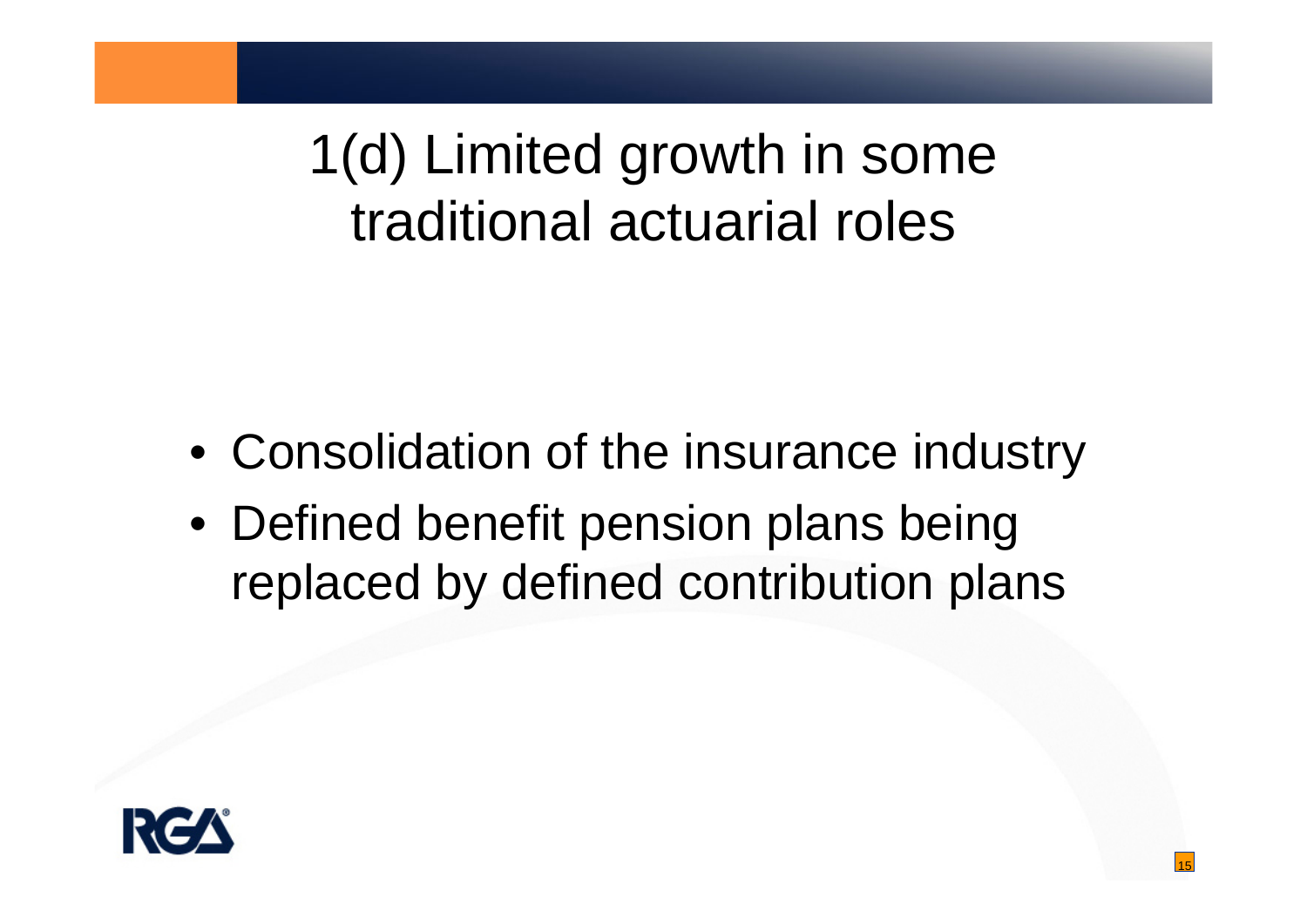#### 2. What does the public expect from a profession?

#### and how is the CIA responding?

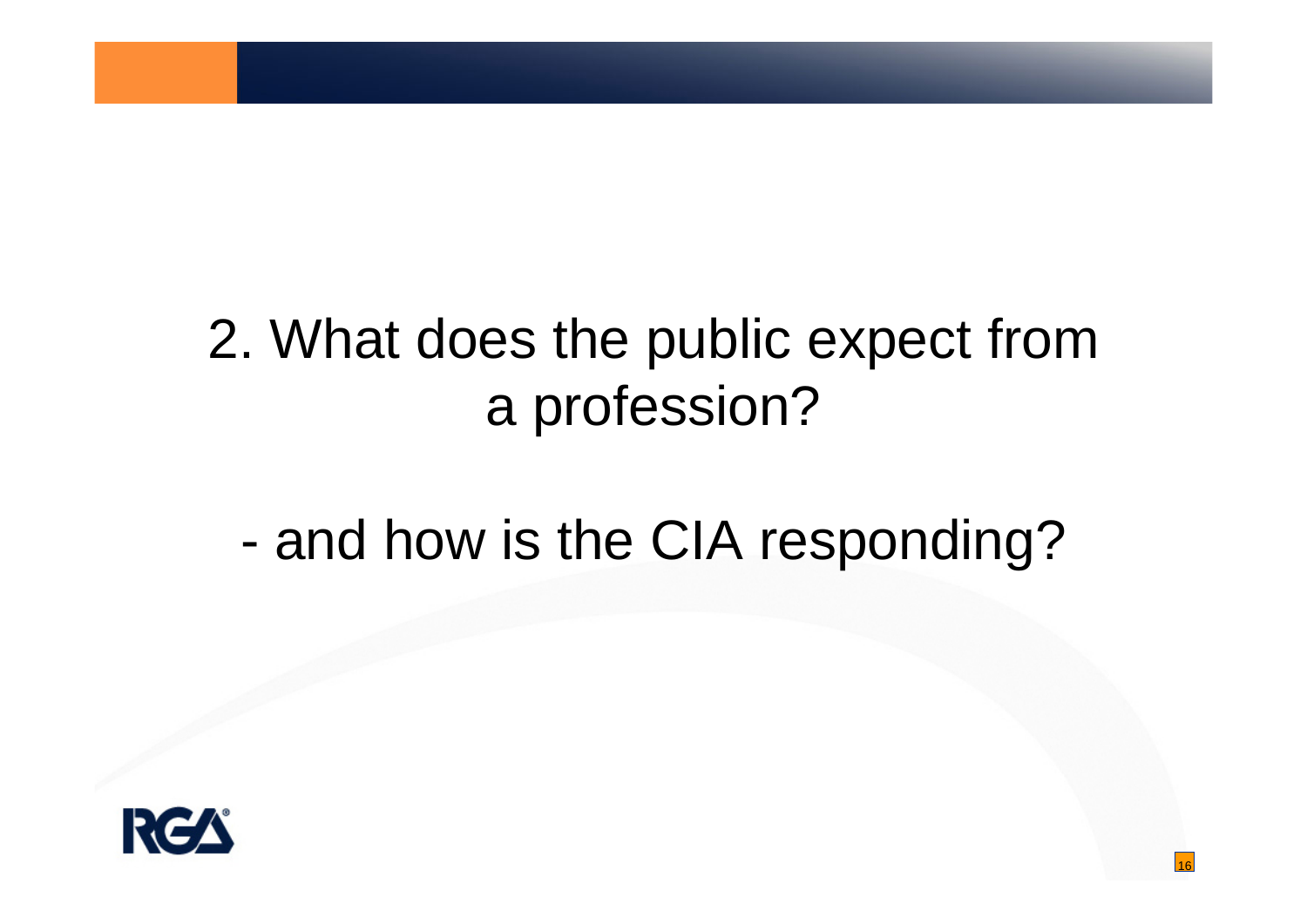#### 2. What does the public expect from a profession?

- a) Education of members both before and after qualification
- b) Standards of ethics
- c) Standards of practice/technical guidance
- d) Research and experience studies

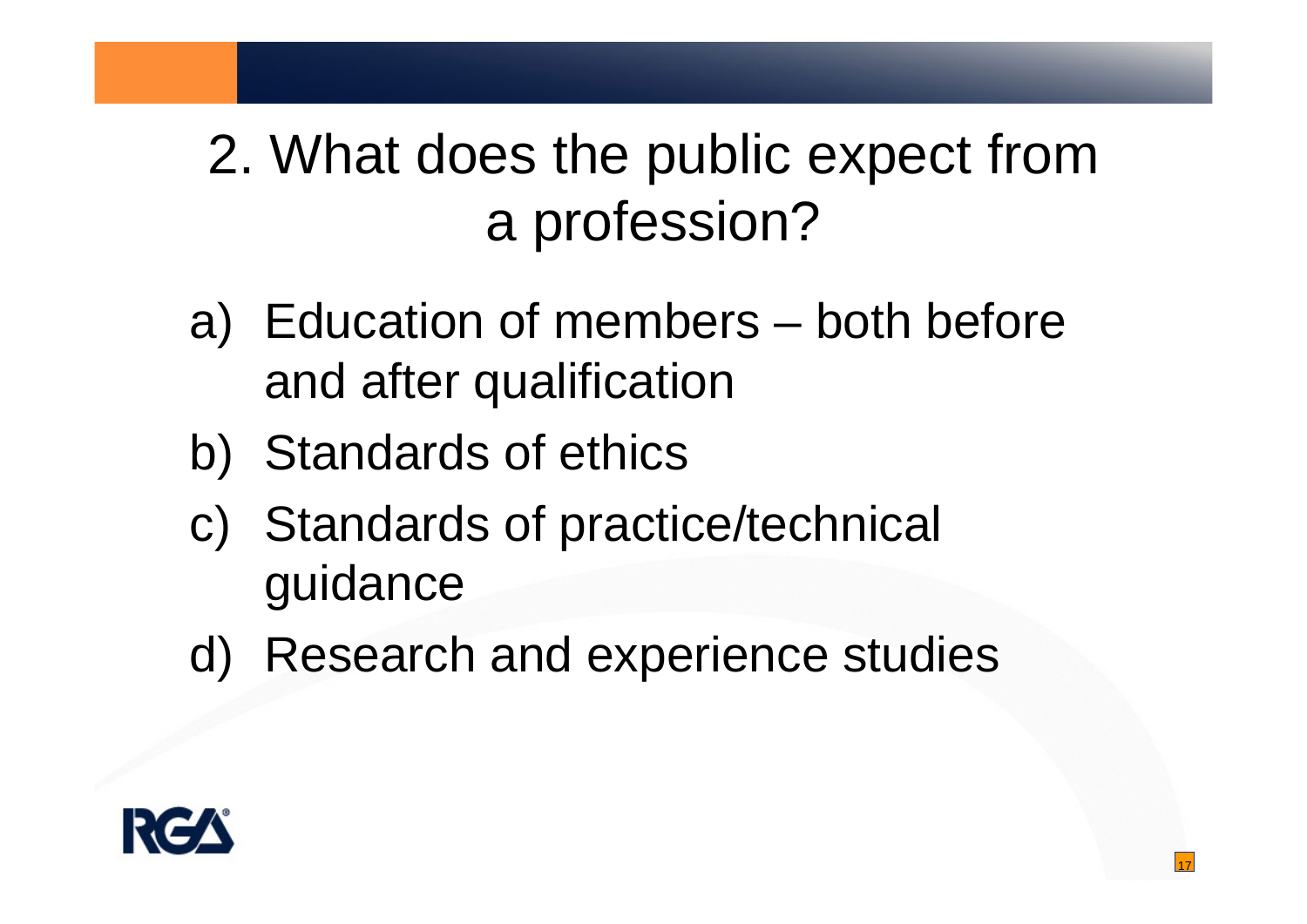#### 2. What does the public expect from a profession? (continued)

- e) A monitoring/review of the work of members
- f) A discipline process
- g) Public interest ahead of members' interest and profession's interest
- h) Transparency

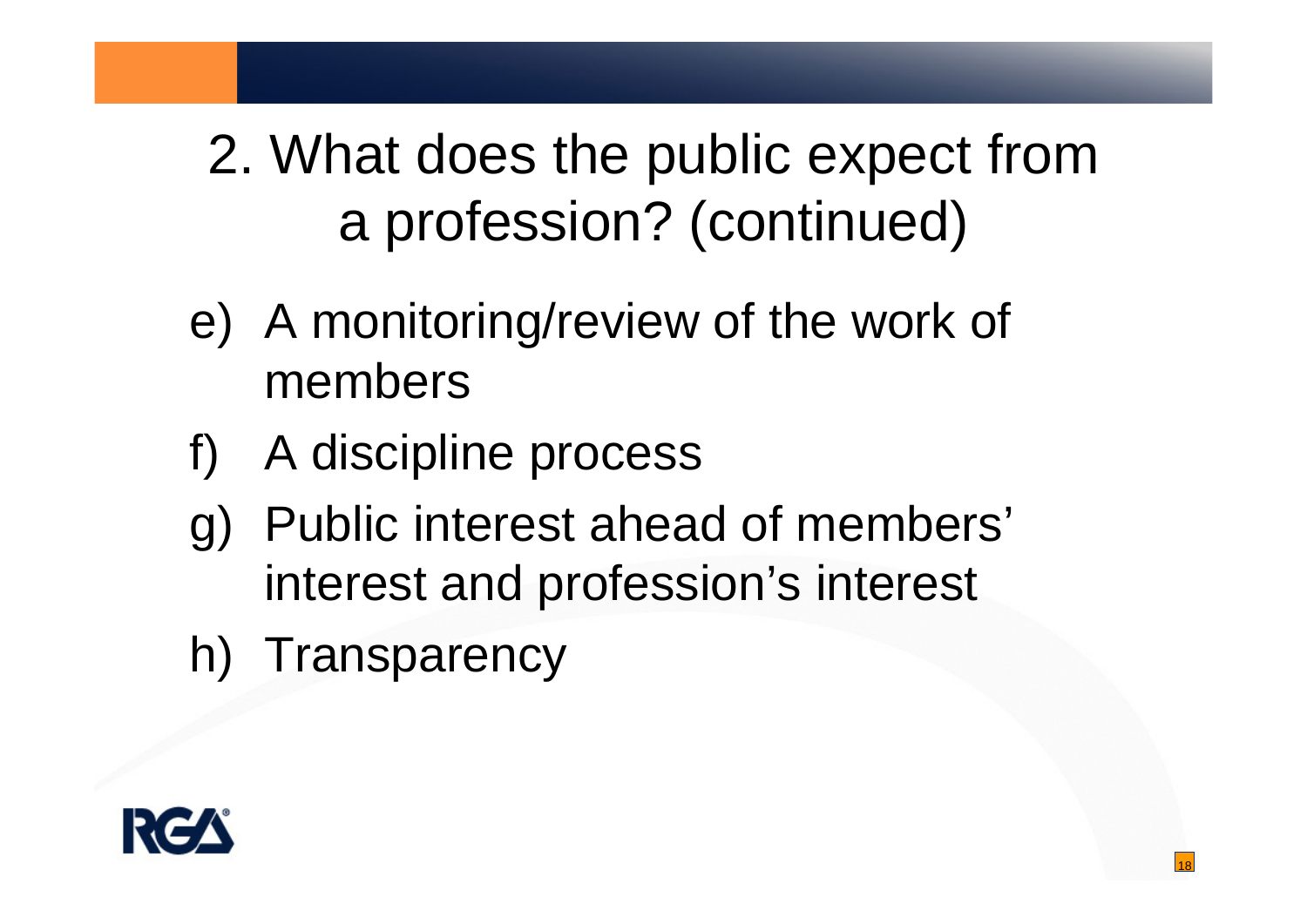#### 2(a) Education – before and after qualification

Do members have the required

- Technical knowledge
- Business and management skills
- Communication skills

Are members keeping up to date with current developments?

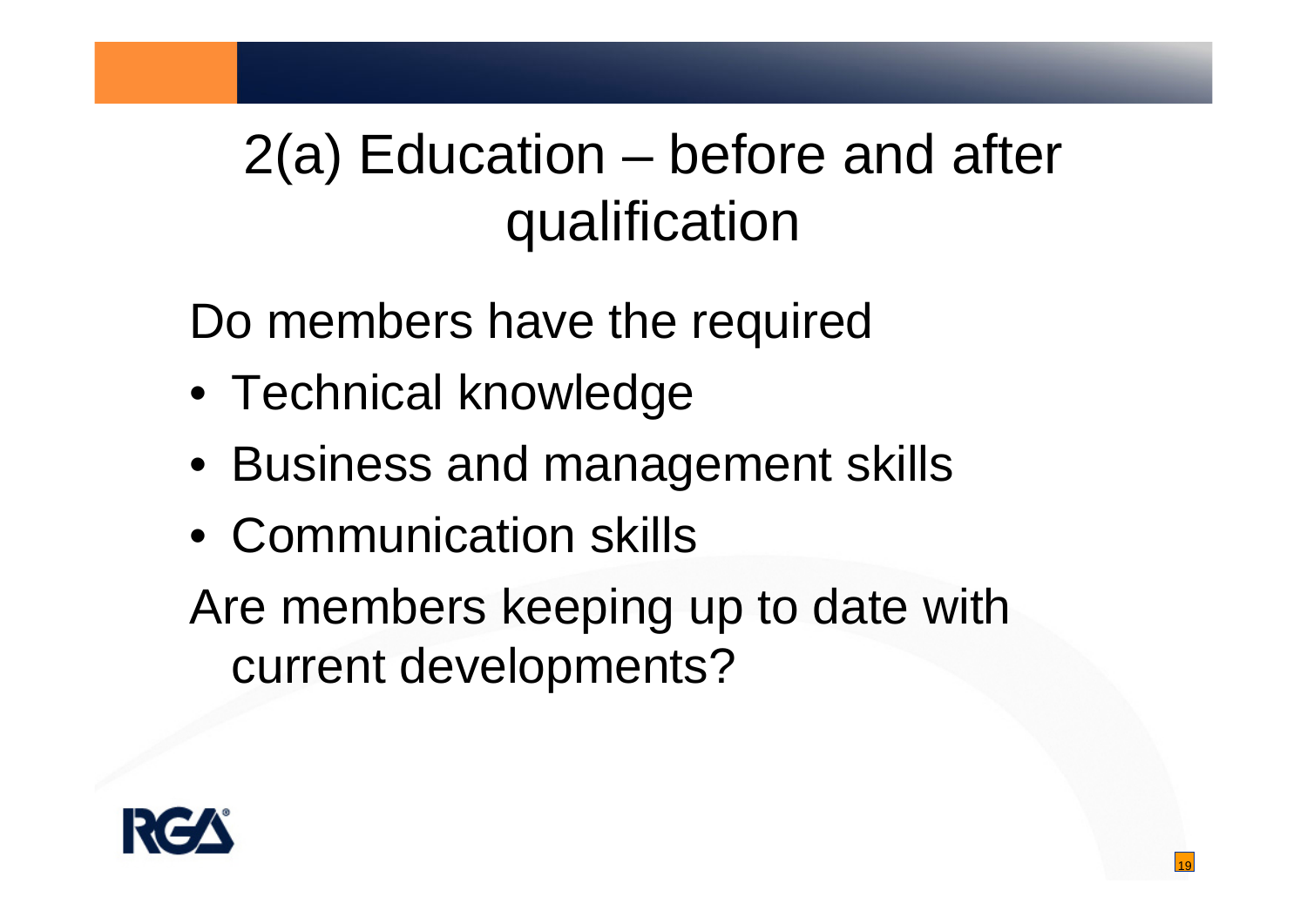## 2(a) Education – CIA response

- Pre-qualification
	- -Emphasis on technical knowledge
	- -No credit given for University courses
	- -Lengthy and unpredictable travel time

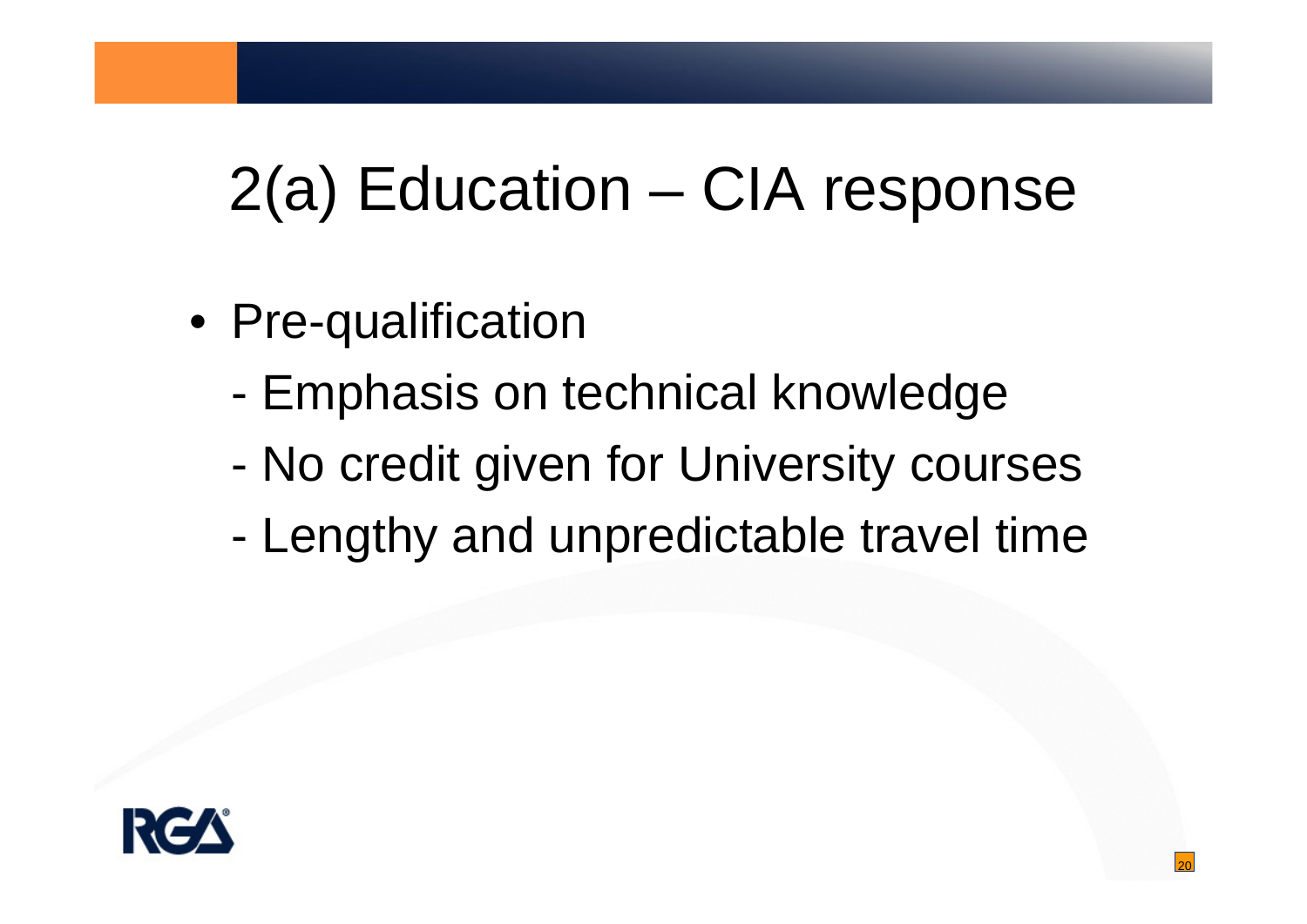## 2(a) Education – CIA response

- Post-qualification
	- - Mandatory Continuing Professional Development (CPD)
	- - Mandatory filing of proof of CPD compliance with CIA office
	- - Specific "Skills and Knowledge Inventories" being developed
	- -CIA is offering courses in communication

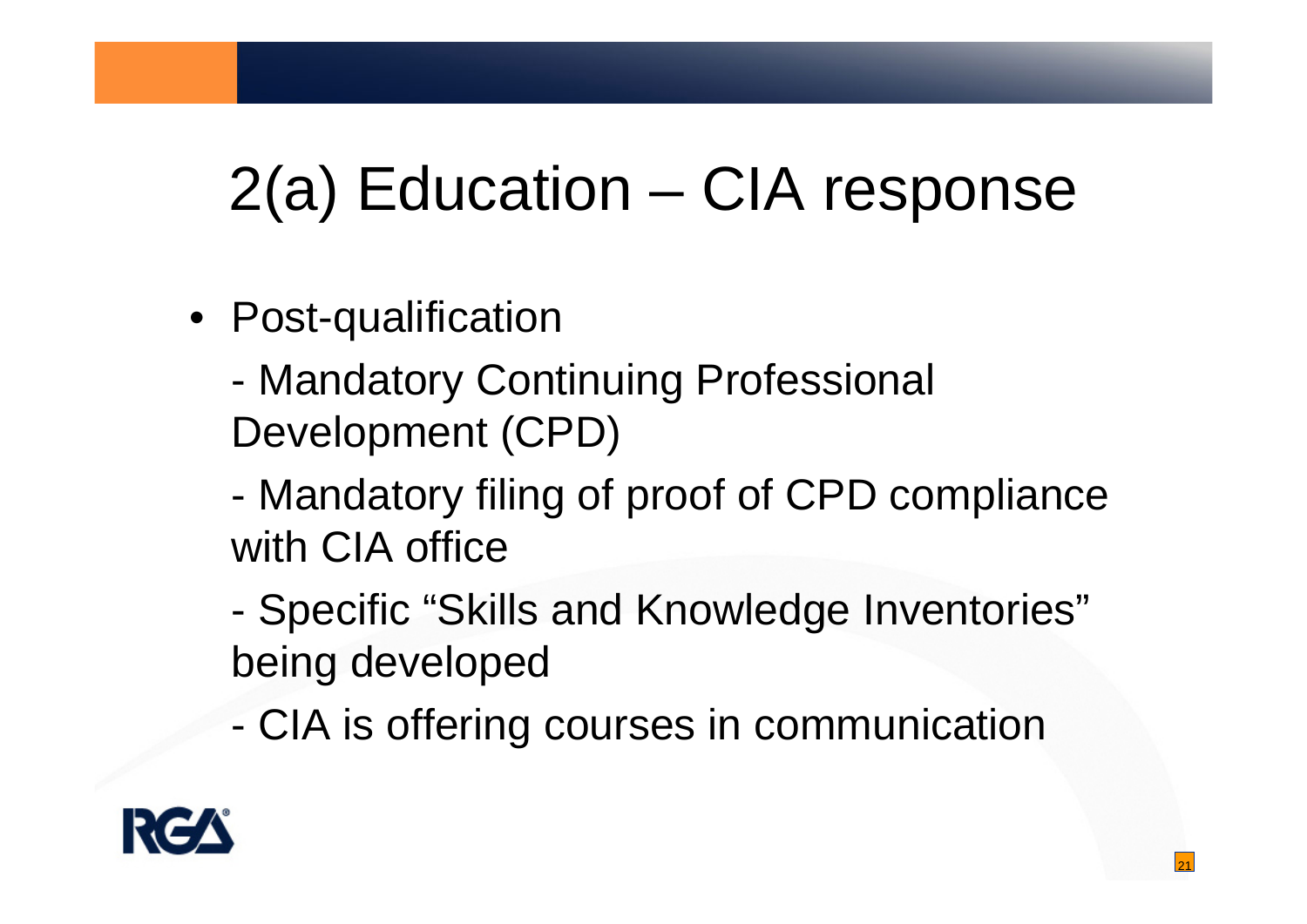### 2(b) Standards of ethics

The public expects professionals to behave in an ethical manner, and to be able to trust them.

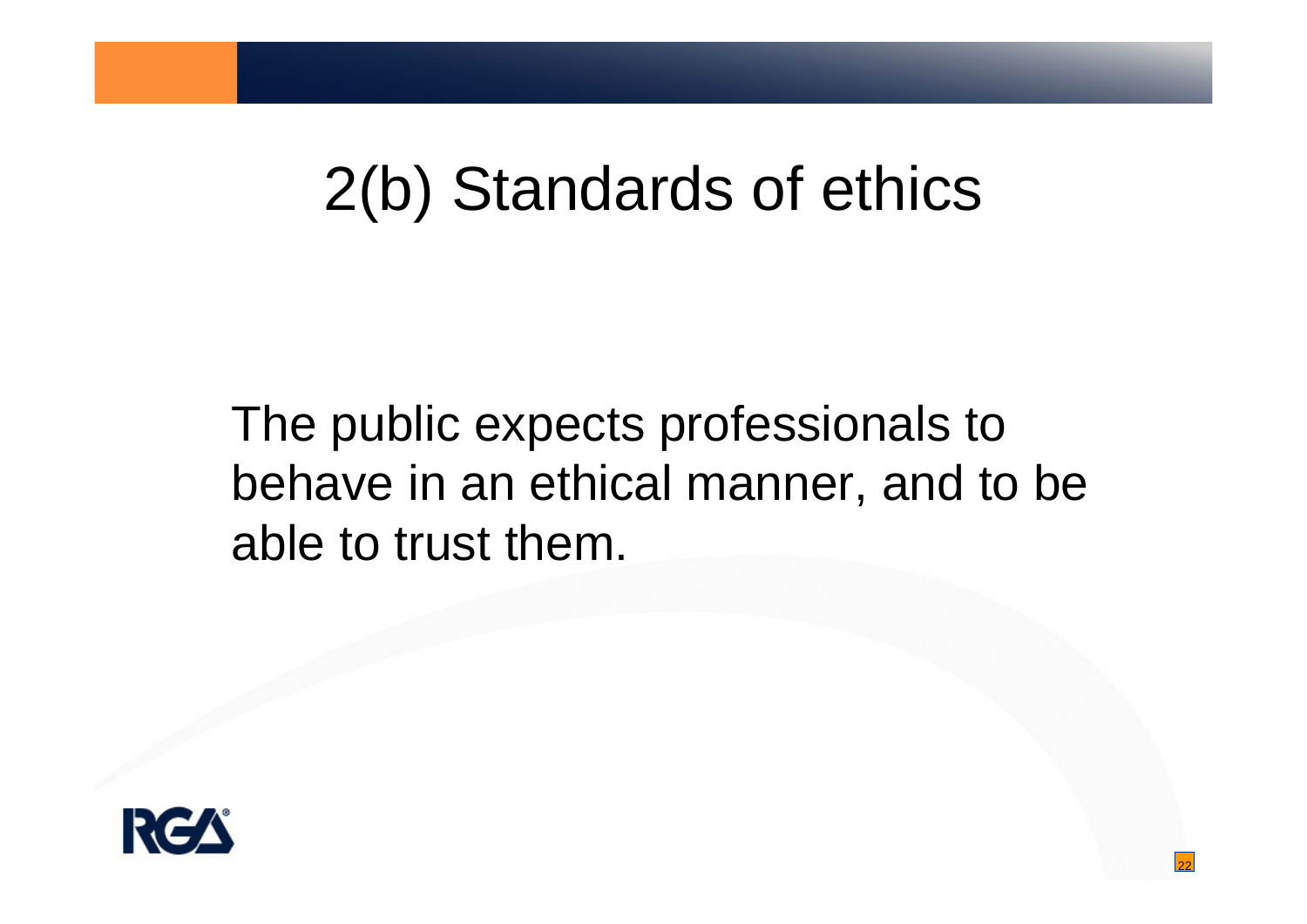### 2(b) Standards of ethics – CIA response

Rules of Professional Conduct cover subjects such as:

- Integrity
- Qualification Standards
- Disclosure
- Conflicts of Interest
- What a member must do if he/she becomes aware of "apparent material non-compliance by another member"

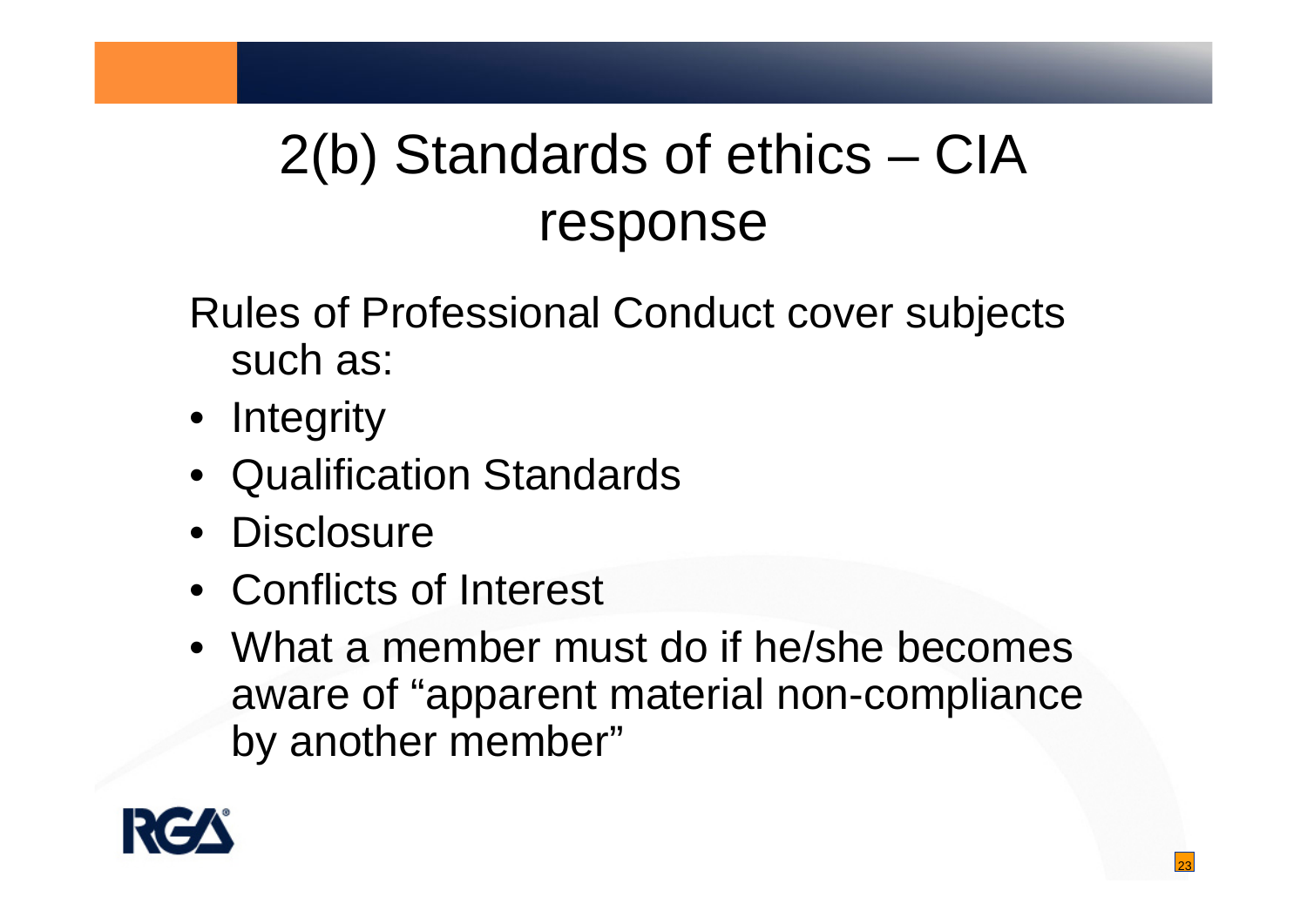#### 2(c) Standards of Practice/Technical **Guidance**

Does the profession have standards that:

- Define how work should be done?
- Limit the range of results produced by different members?

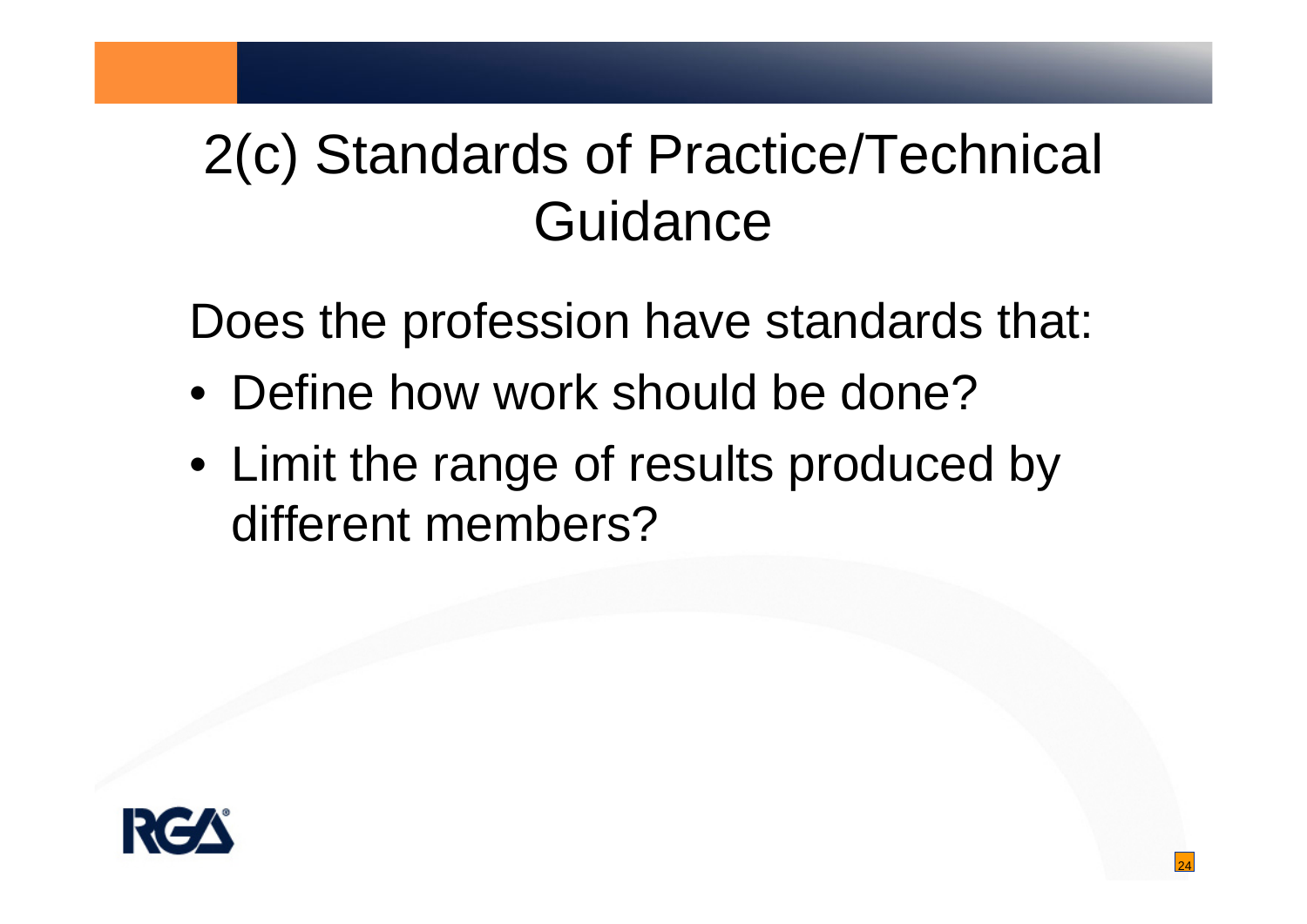#### 2(c) Standards of Practice/Technical Guidance – CIA response

- Consolidated set of Standards of Practice, supplemented by Educational Notes
- Some Standards apply to all actuarial work; other standards are specific to certain types of work (e.g. pensions)
- Some inconsistency between practice specific standards
- Long time to develop new standards or revise existing standards

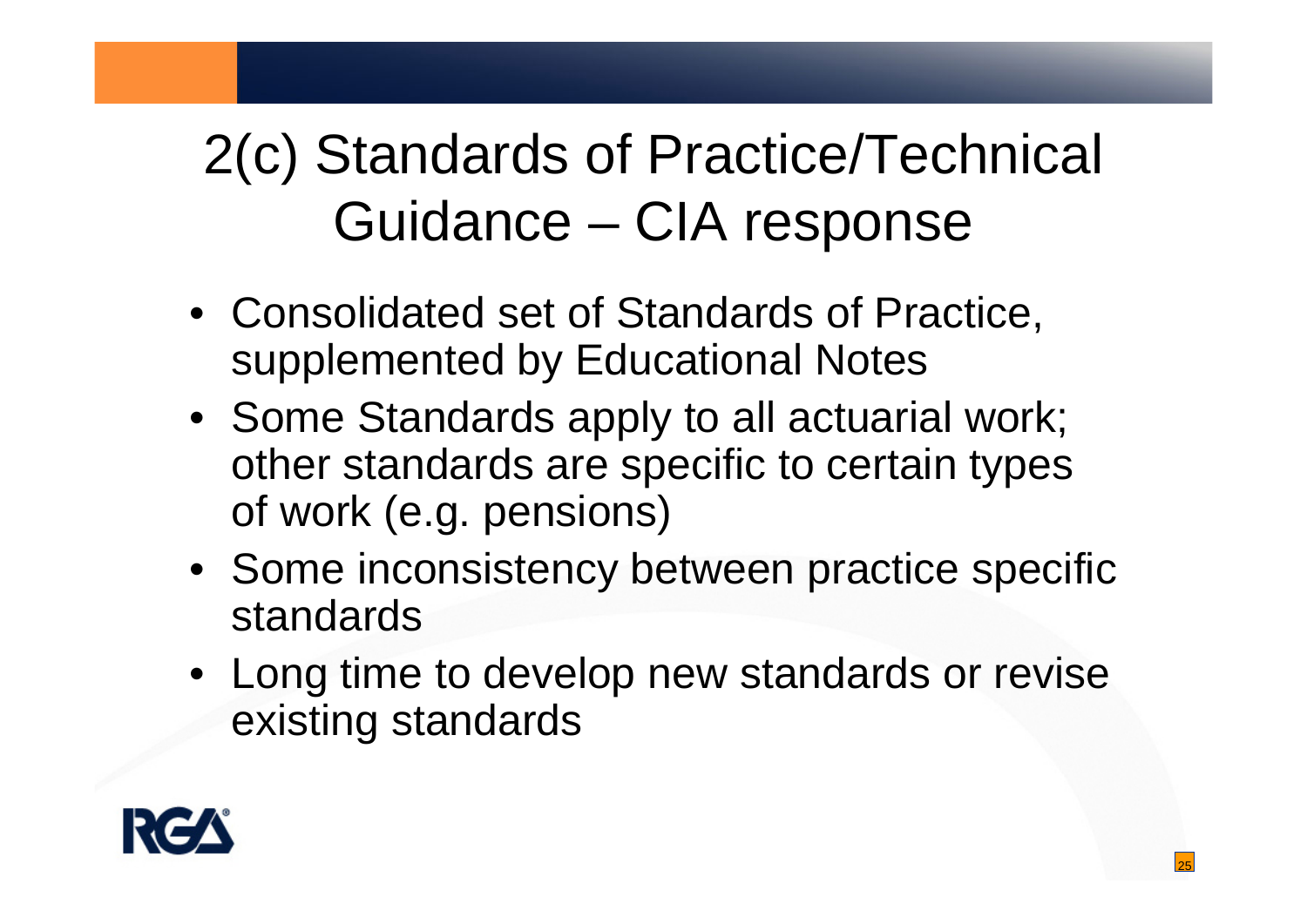#### 2(d) Research and experience studies

"The (UK) profession has been too insular, with insufficient contact with other professions and too narrow a professional training, and has been slow to adopt new approaches and techniques …"

(Interim report, Morris Review, Dec 2004)

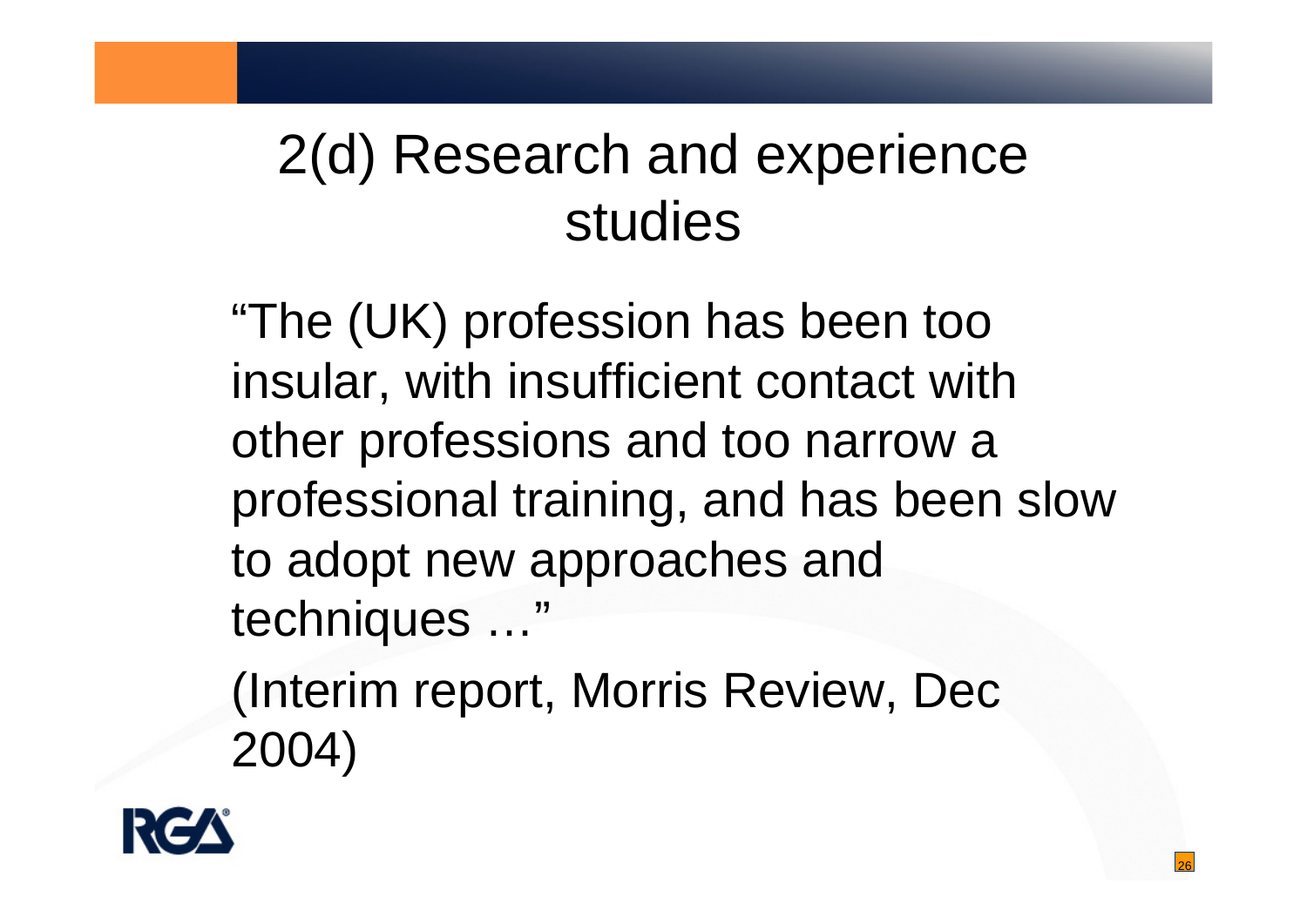### 2(d) Research (continued)

- Is original and relevant research taking place – and being applied?
- Is the profession adapting relevant concepts developed by others? (For example, financial economics)
- Are timely and relevant experience studies being performed?

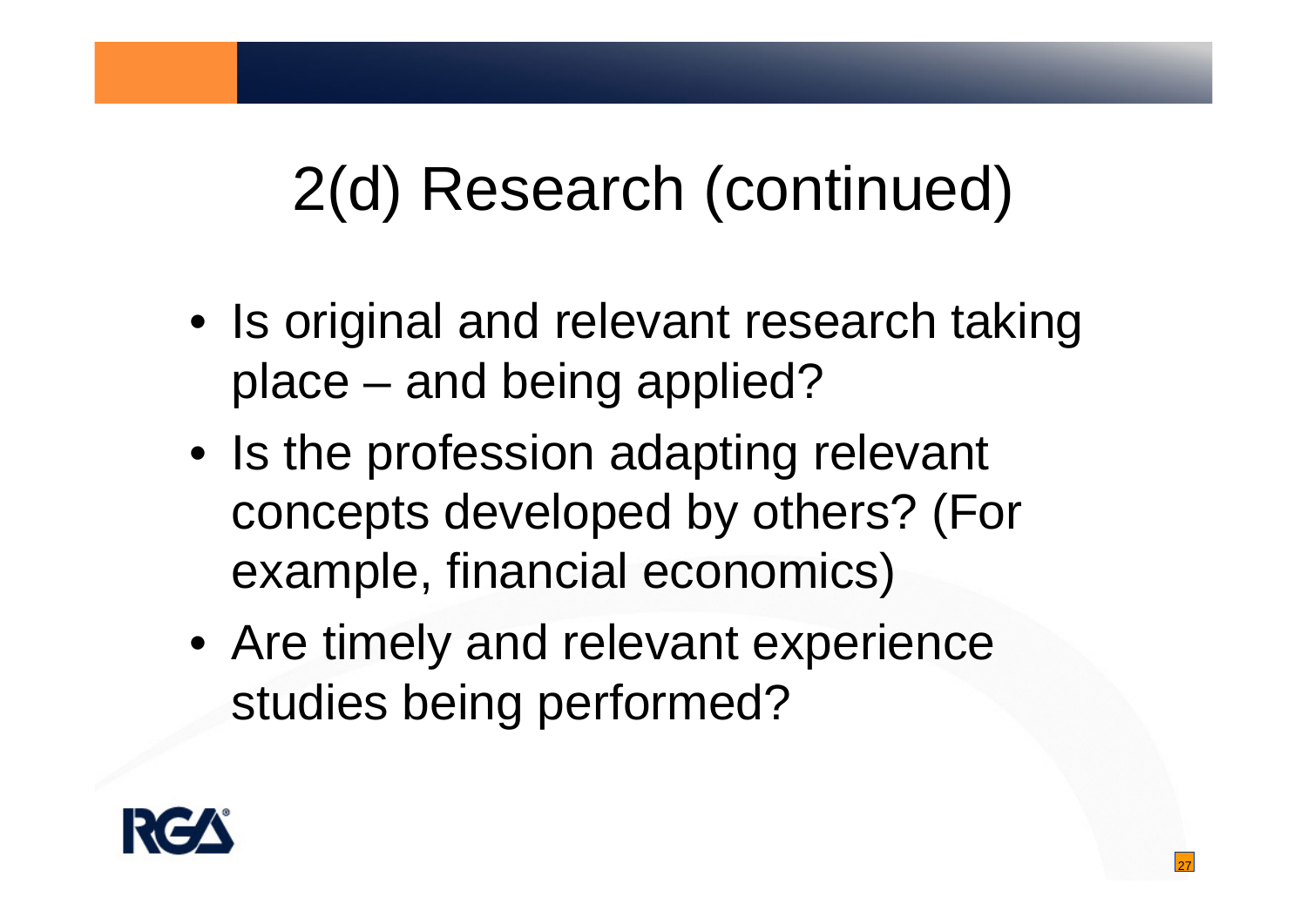### 2(d) Research – CIA response

- Reliance (too much?) on Society of Actuaries and Casualty Actuarial **Society**
- Task Force on Financial Economics
- New, stronger Research Committee

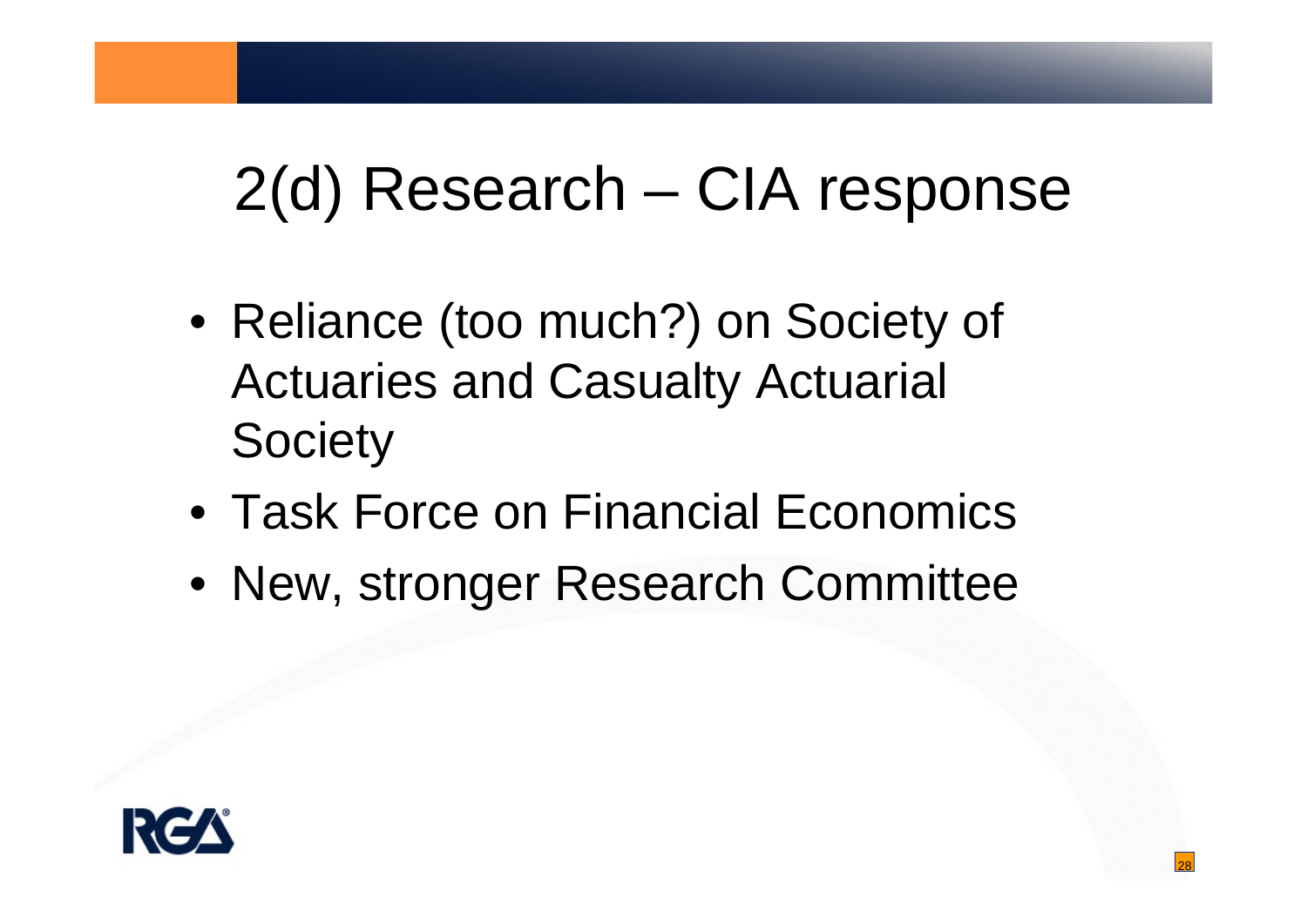#### 2(e) Monitoring and review of the work of members

Does the professional body proactively review (a sample of) the work done by its members?

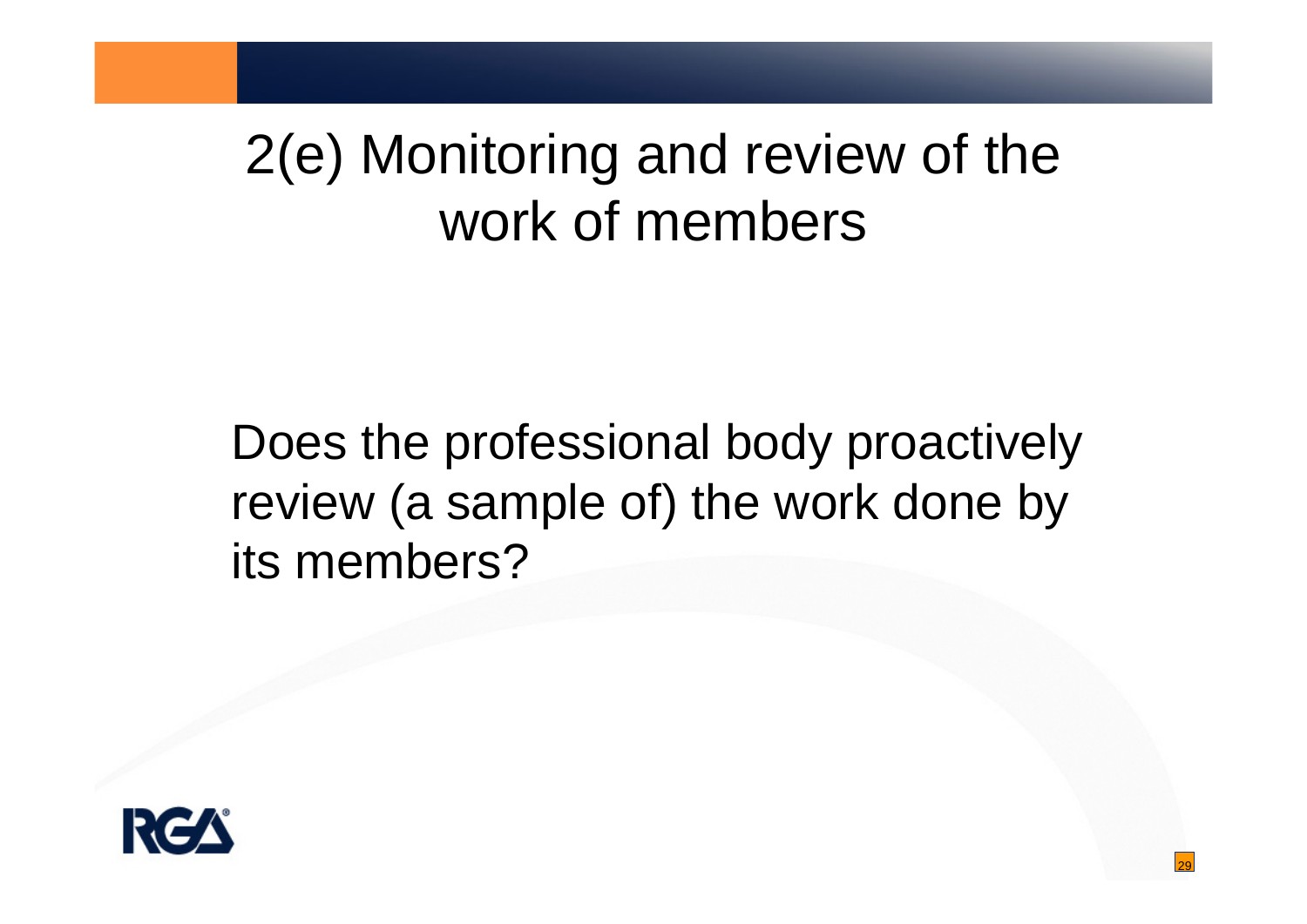#### 2(e) Monitoring and review – CIA response

- Starting in 2005, a sample of pension plan actuarial reports is reviewed each year by a panel of actuaries
- The work of an Appointed Actuary (AA) of an insurance company is subject to external review at least once every three years

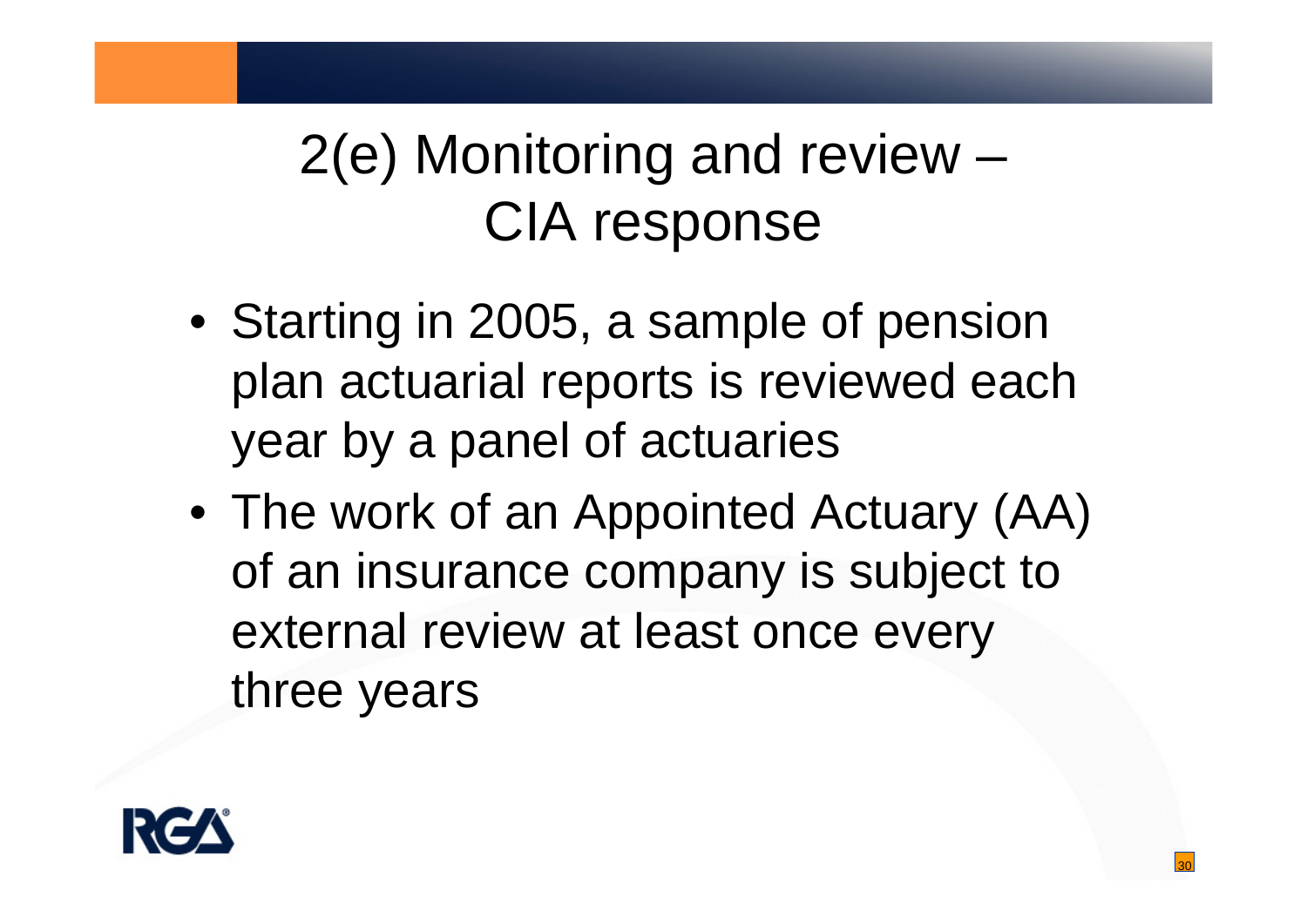### 2(e) External review of an AA's work

Scope

- Valuation of actuarial liabilities
- Calculation of required capital
- Future financial condition report
- Allocations between participating and non-participating business (Need not duplicate work of external auditor)

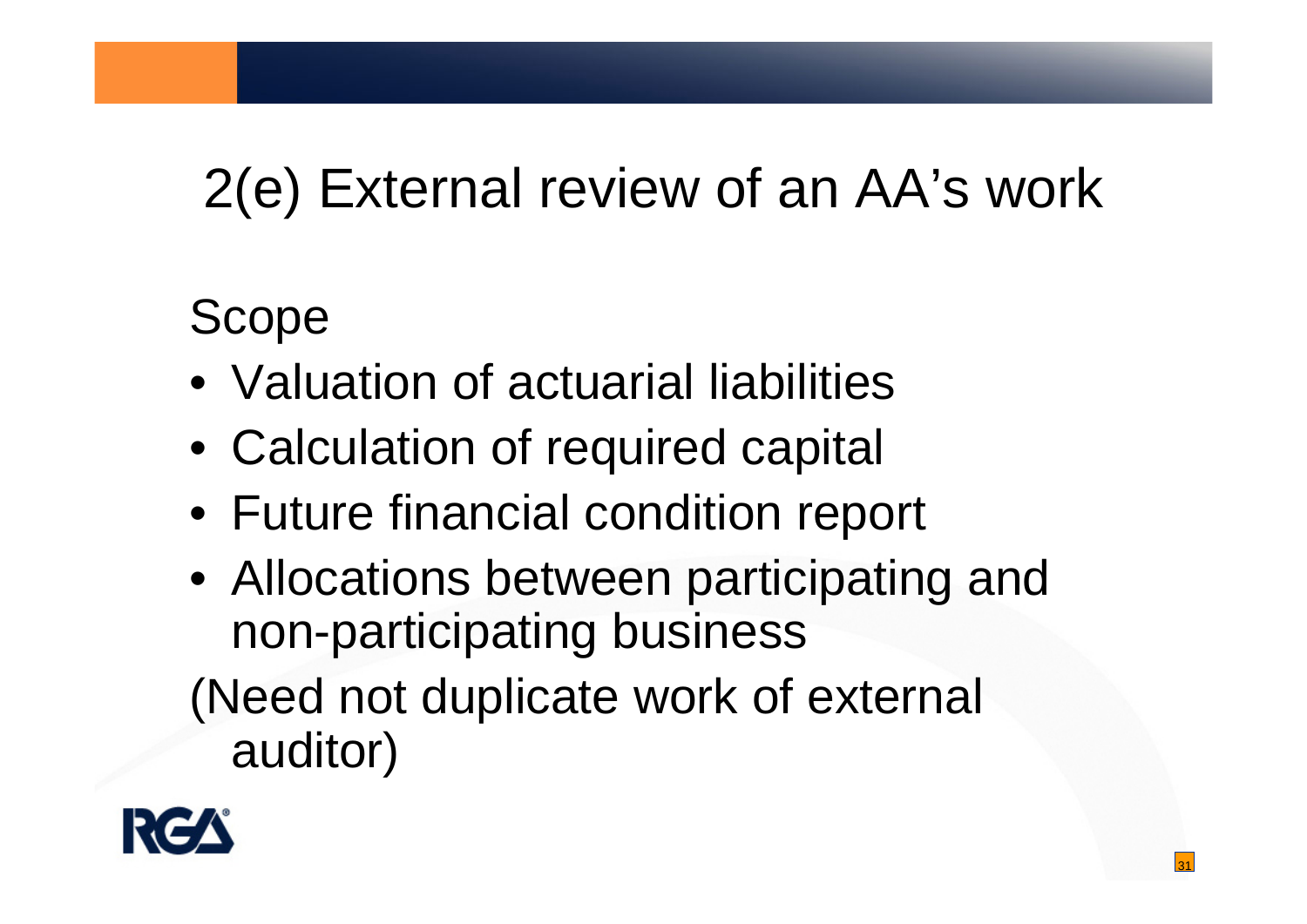### 2(e) External review of an AA's work

Who can be a reviewer?

- Must be an FCIA with relevant experience (and exposure to at least two unrelated insurance companies)
- Cannot be an employee or shareholder of the insurance company (or have worked there in previous 3 years)
- Must be changed every six years

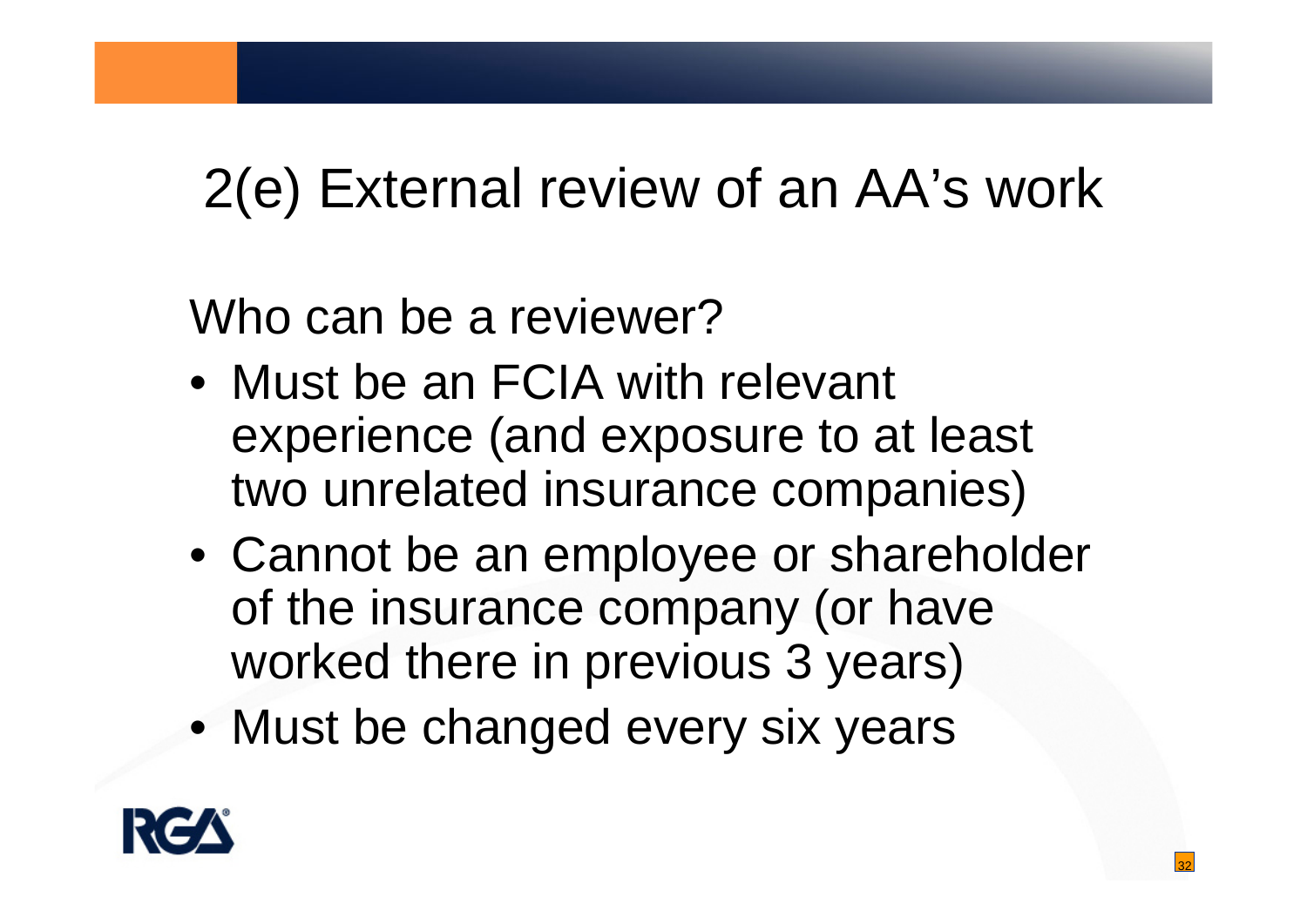### 2(e) External review of an AA's work

Reports

- Provided to audit committee, external auditor and OSFI (regulator)
- Must describe:
	- conclusions with respect to work reviewed
	- any changes that resulted from the review
	- any remaining difference of opinion with Appointed Actuary

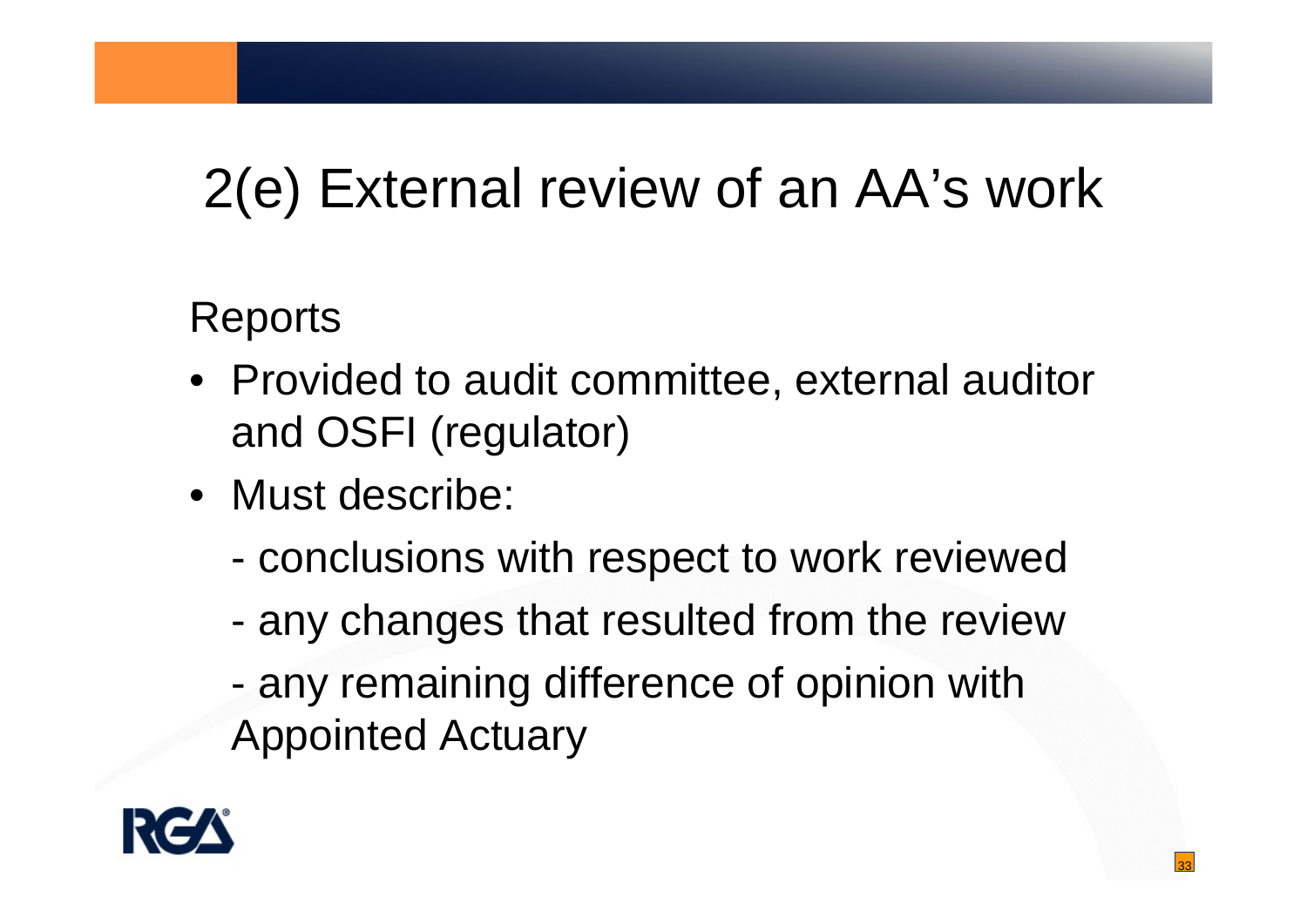### 2(f) A discipline process

Is there a process for

- Investigating complaints?
- Disciplining a member when merited?

34

How transparent is the process?

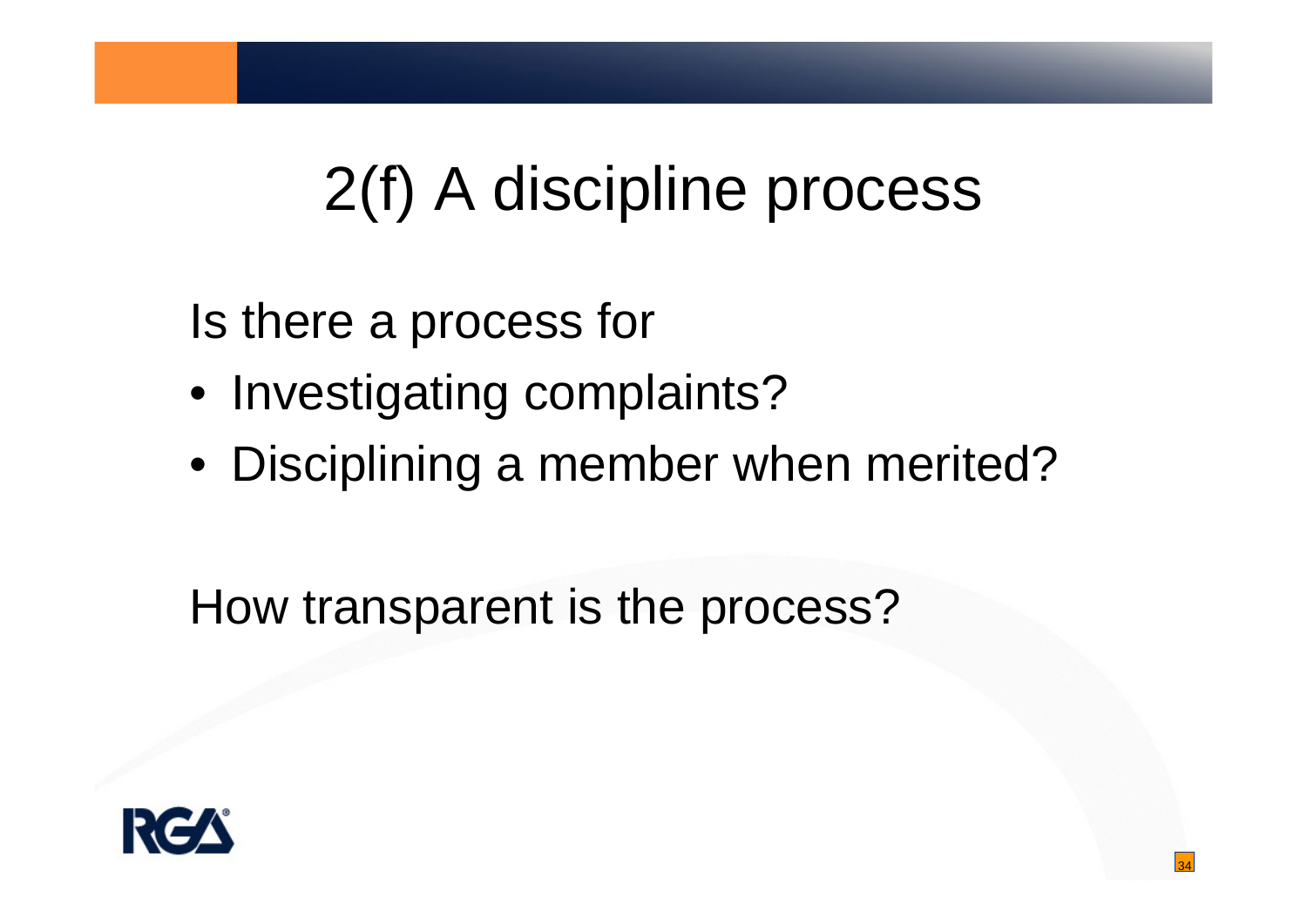2(f) Discipline process –CIA response

- Committee on Professional Conduct investigates all complaints against members
- Contains two non-actuaries
- Disciplinary tribunal for serious charges, chaired by a retired judge
- If complaint is justified, penalties vary from private reprimand to expulsion.

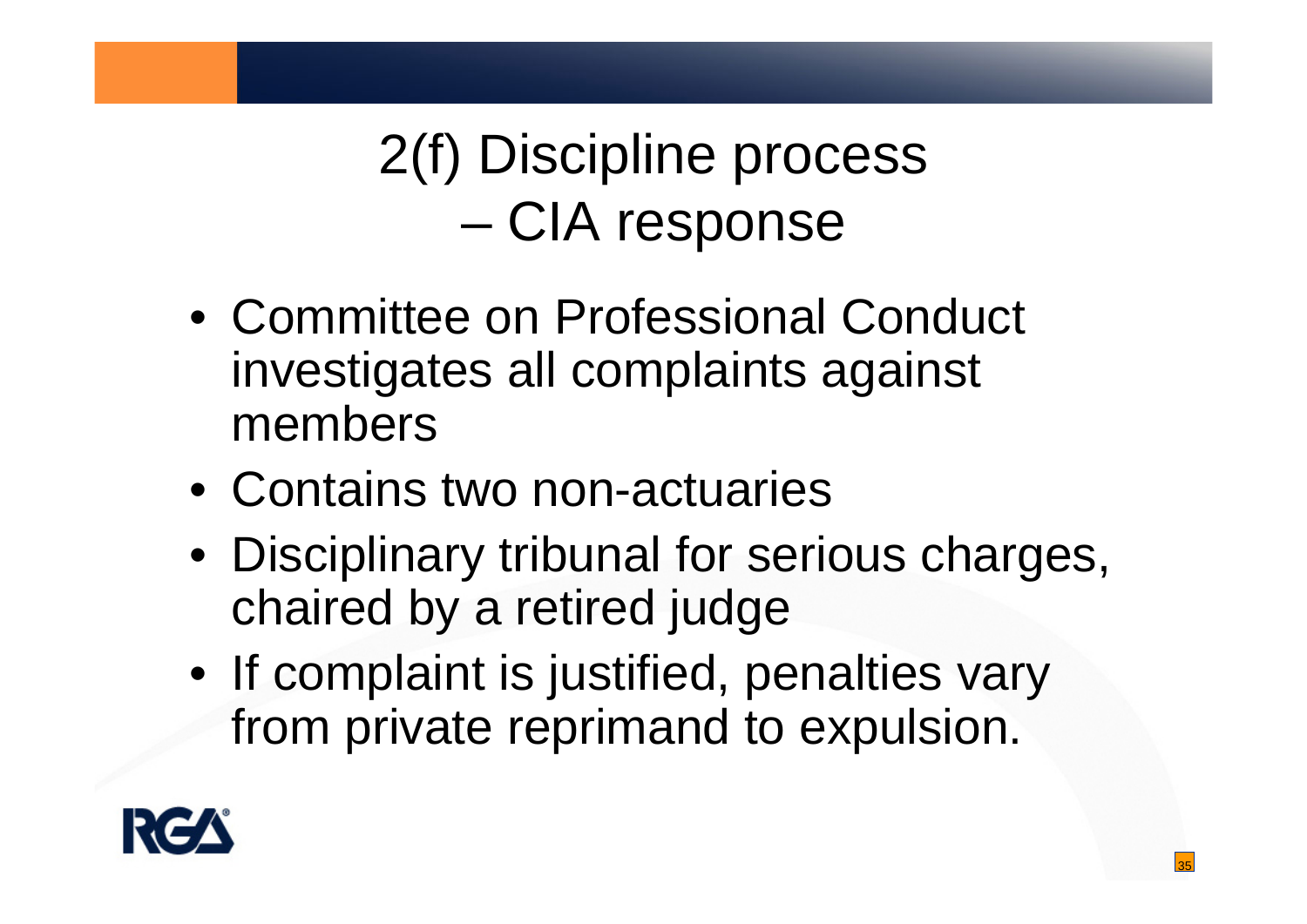## 2(g) Public interest

- Does the member put the public interest ahead of his own interest?
- Does the member put the public interest ahead of the client's interests when appropriate?

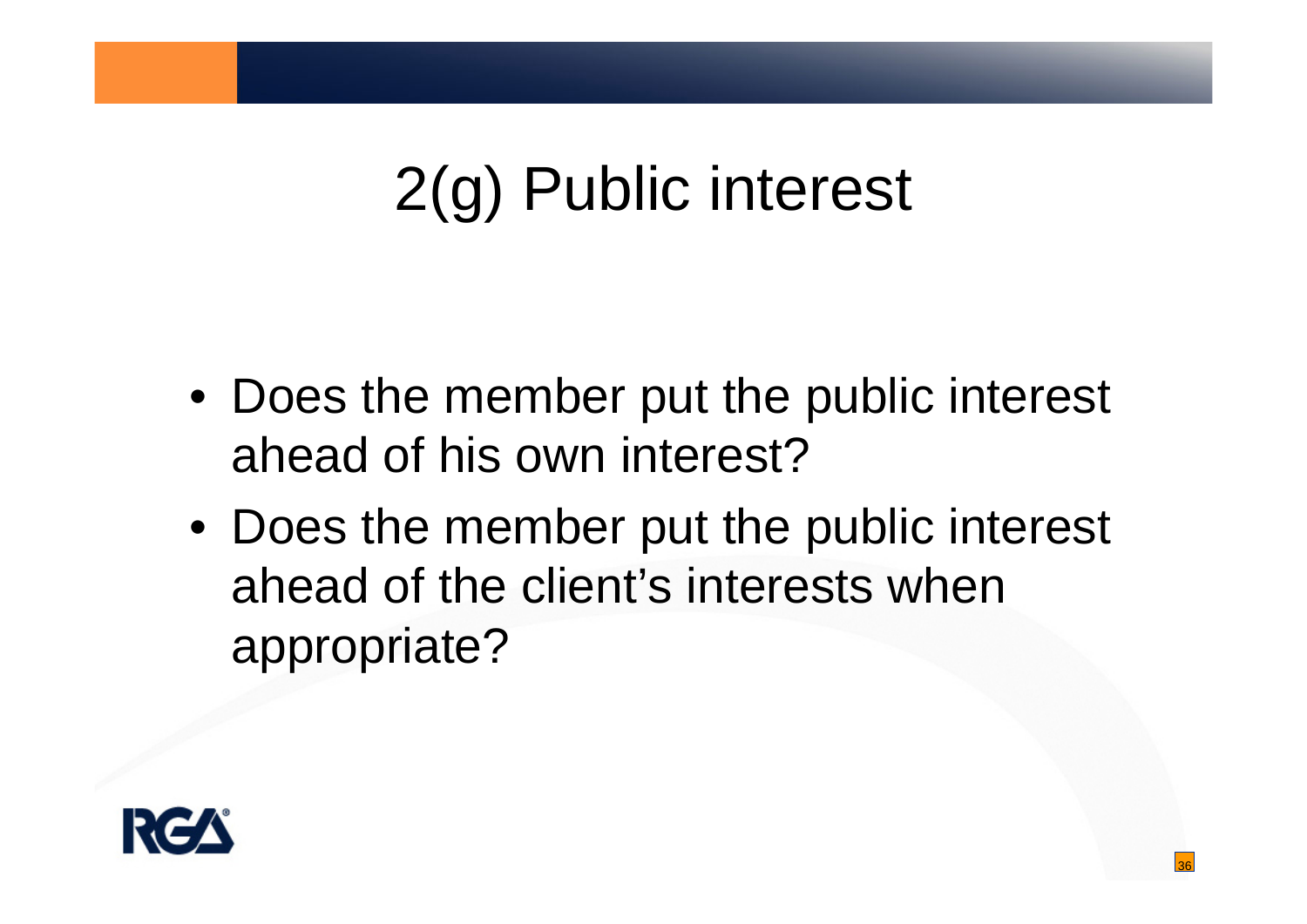2(g) Public interest versus client's interests – some examples

- In an insurance company: management pressure for better financial results versus security of policyholders
- In a pension fund: management pressure for lower contributions versus security of plan members

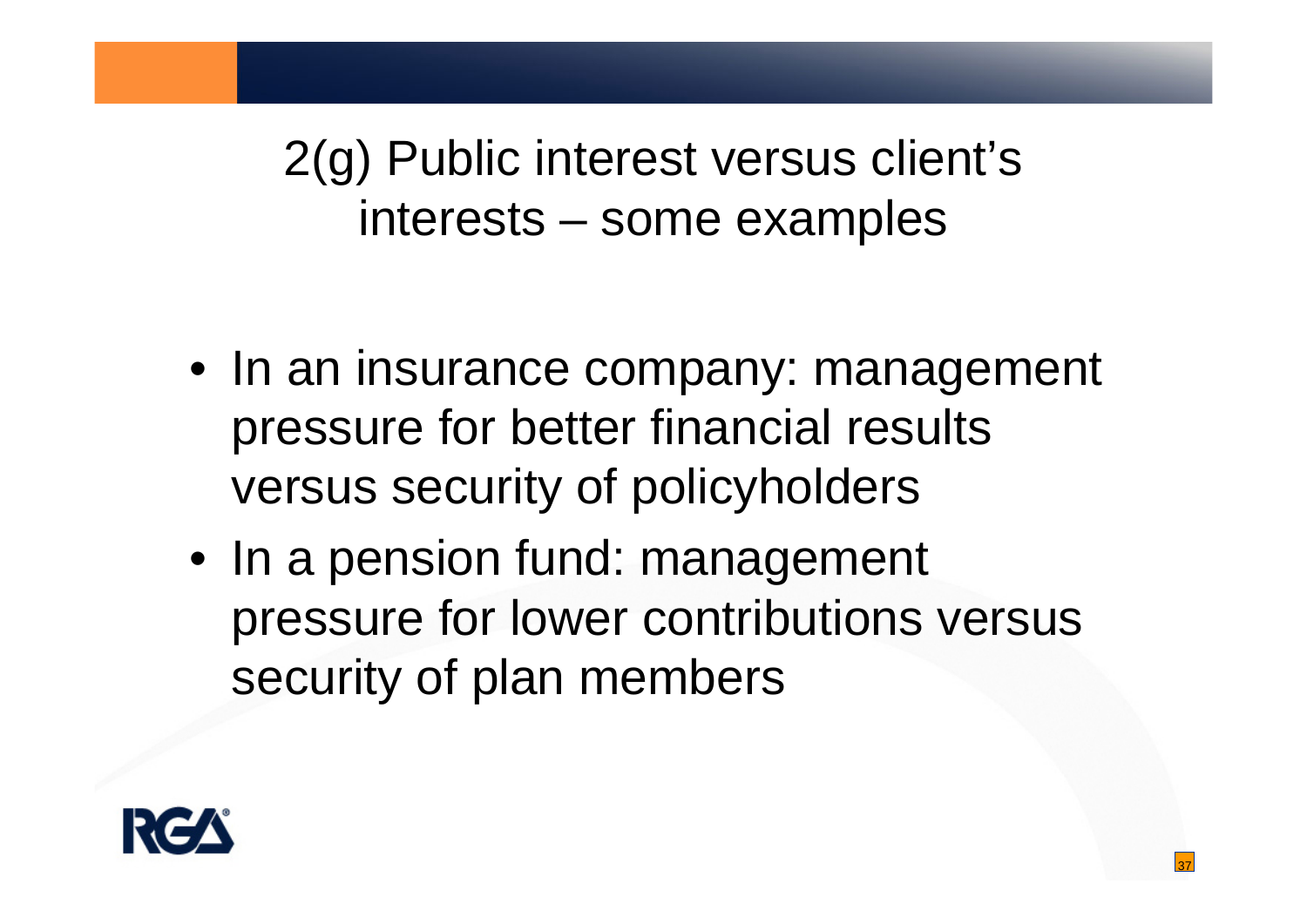#### 2(g) Public interest – CIA response

CIA's Guiding Principles state: "In carrying on its activities and programs, the Institute holds the duty of the profession to the public above the needs of the profession and its members."

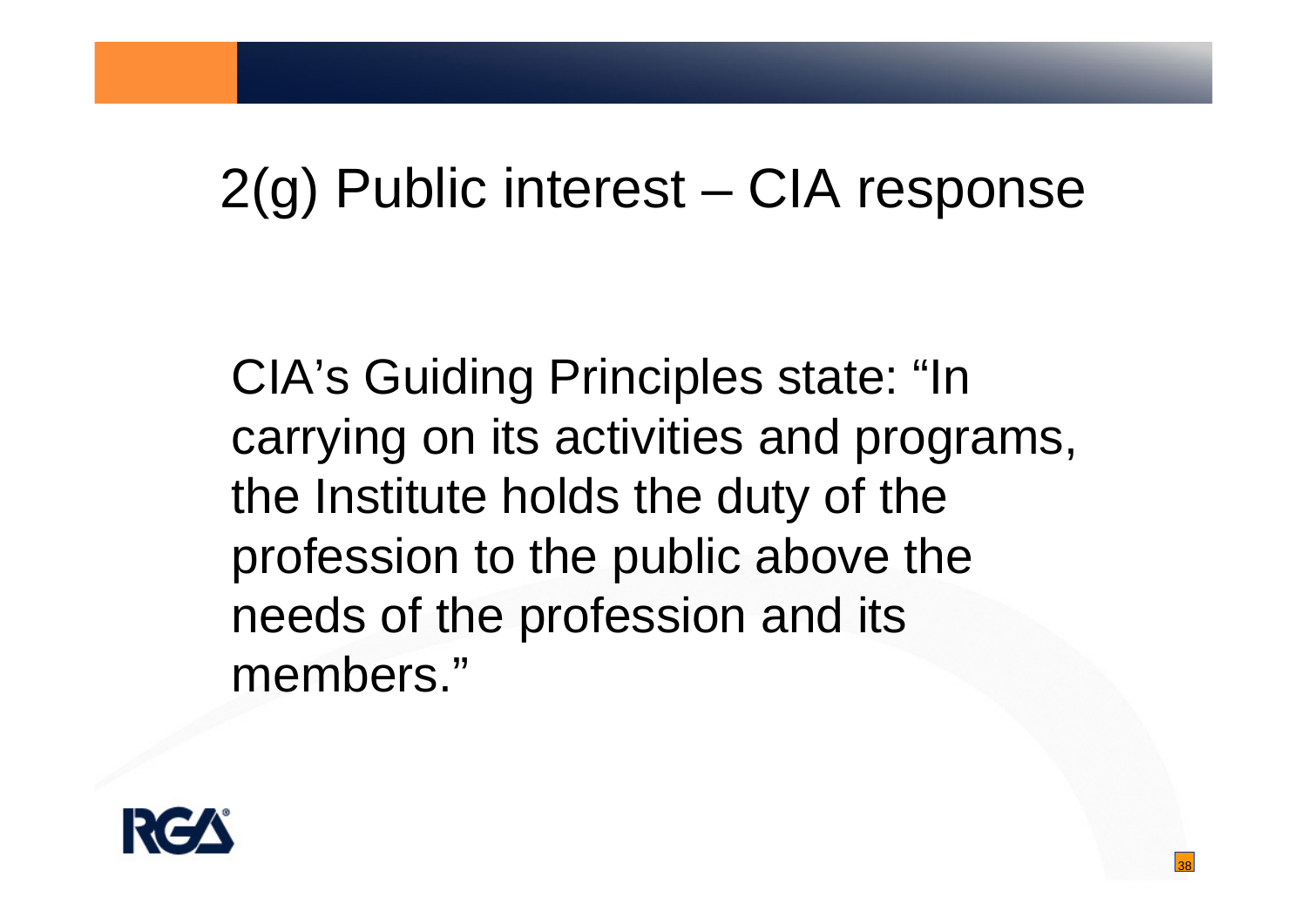# 2(h) Transparency

Can an intelligent non-actuary be satisfied that the profession's rules and standards:

- Reflect the public interest?
- Will result in quality work, if followed?
- Are monitored for compliance?
- Will result in disciplinary action, if not followed?

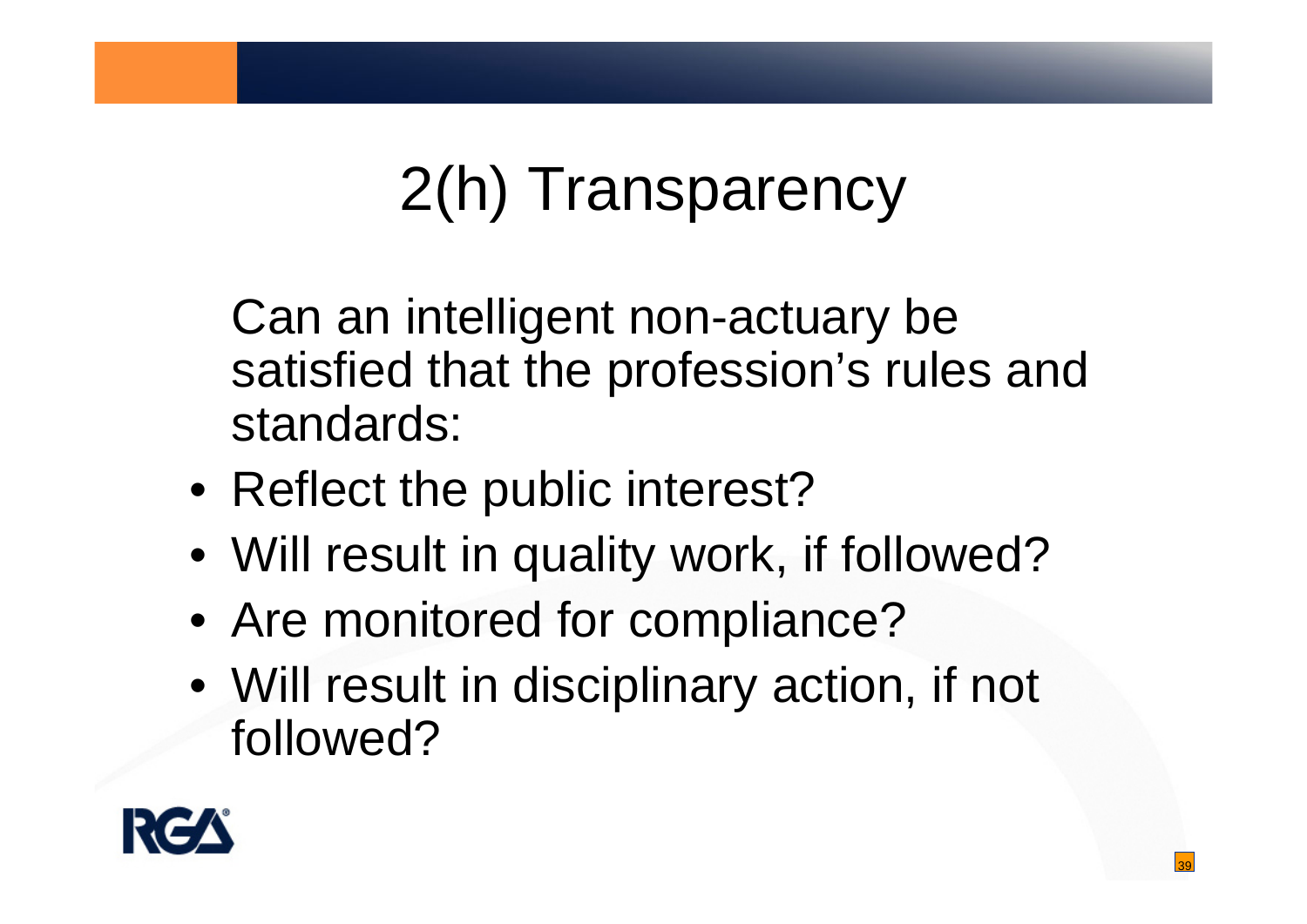#### 2(h) Transparency – CIA response

- Guiding principles re public interest
- Ongoing external review of members' work
- Non-members involved in discipline process
- Moving towards an independent standard setting process

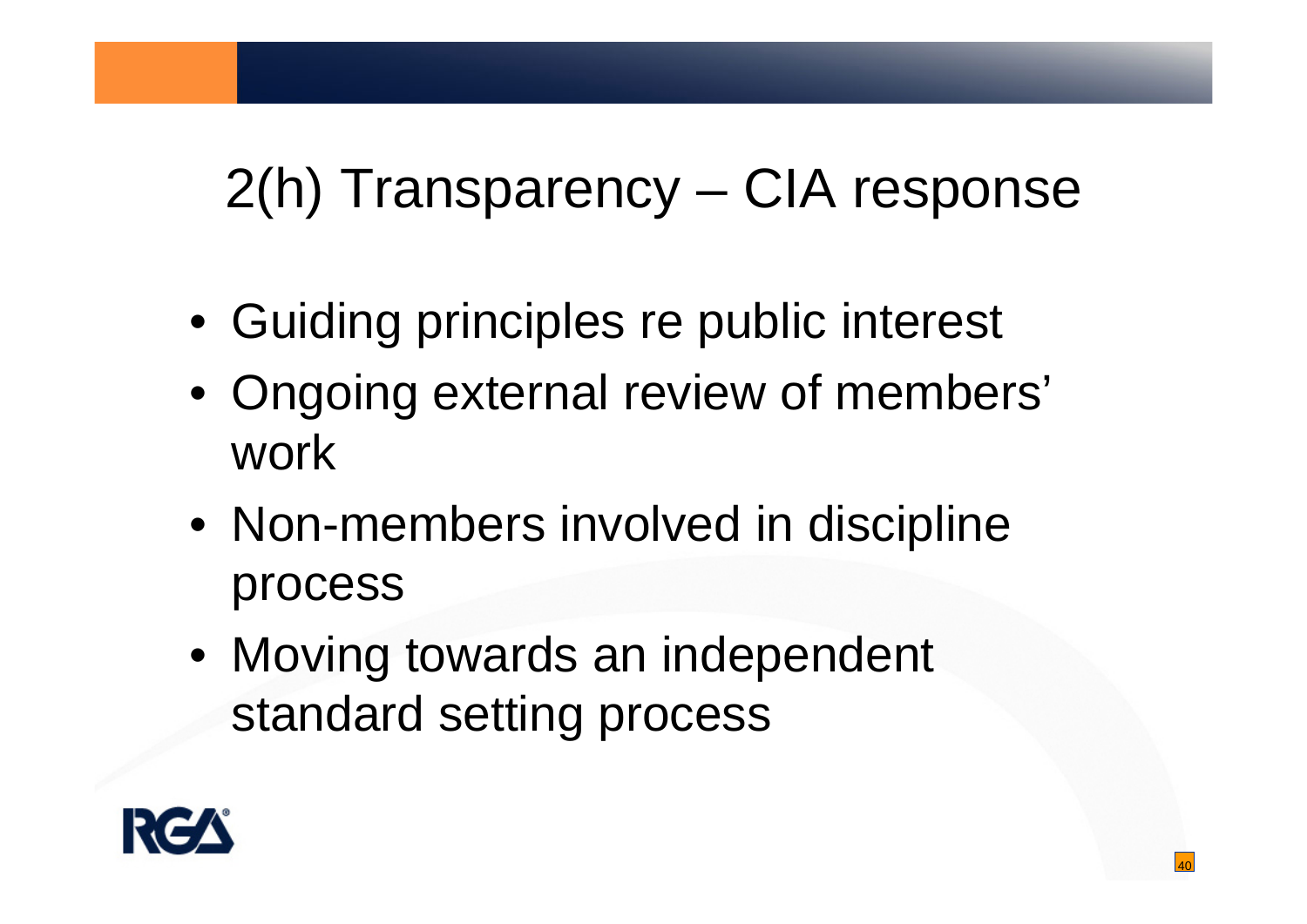Independent standard setting process

Step 1 – set up an

- • Actuarial Standards Board, responsible only for standard setting, and
- $\bullet$  Practice Council, responsible for all other functions of current Practice Standards Council (e.g. Educational Notes)

Target is implementation at beginning of July 2006

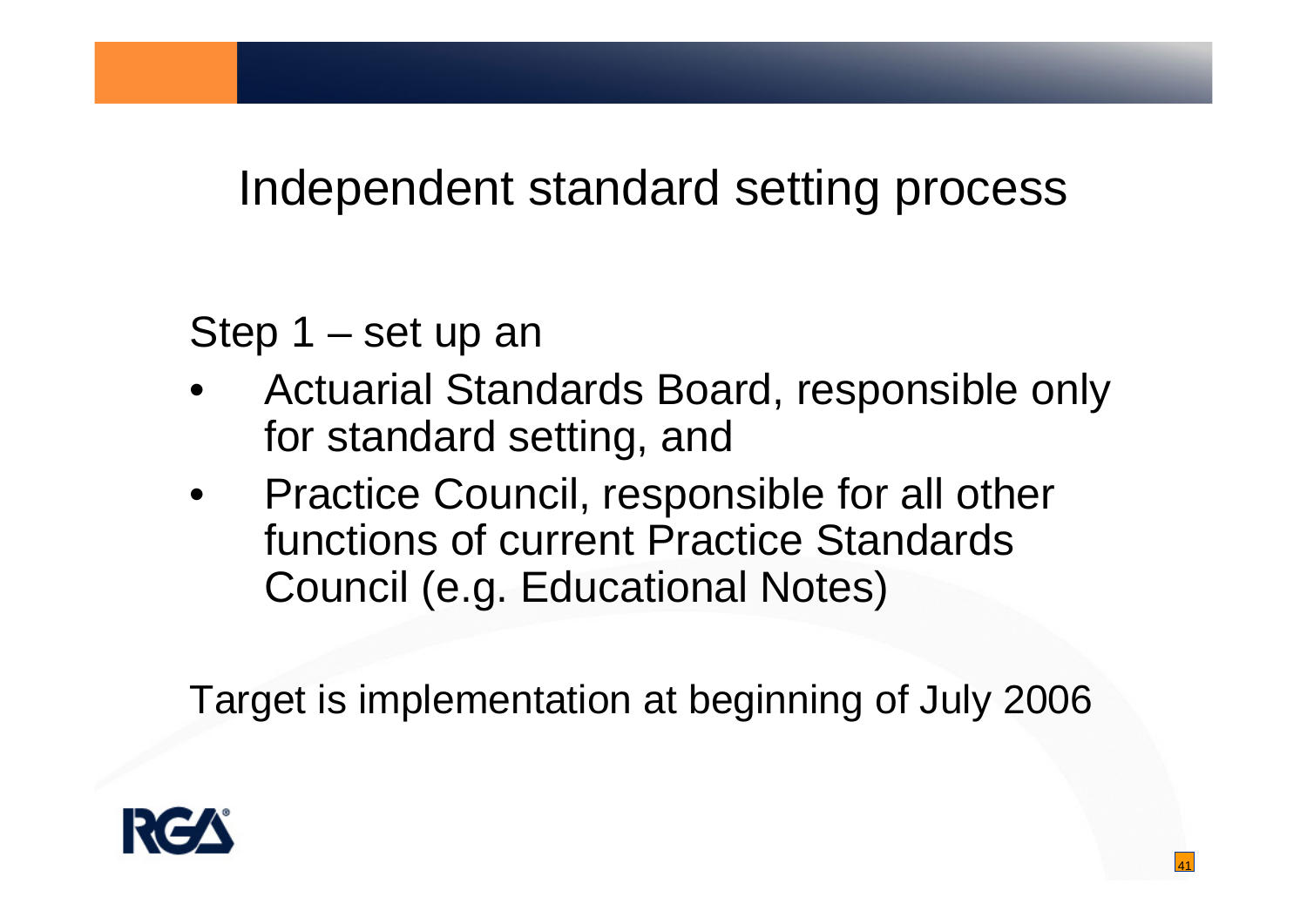Independent standard setting process

Step 2 - create an independent Actuarial Standards Oversight Council

- Will consist mainly of non actuaries
- Will oversee Actuarial Standards Board
- Will not set Standards of Practice
- Modeled on Canadian Accounting Oversight Council

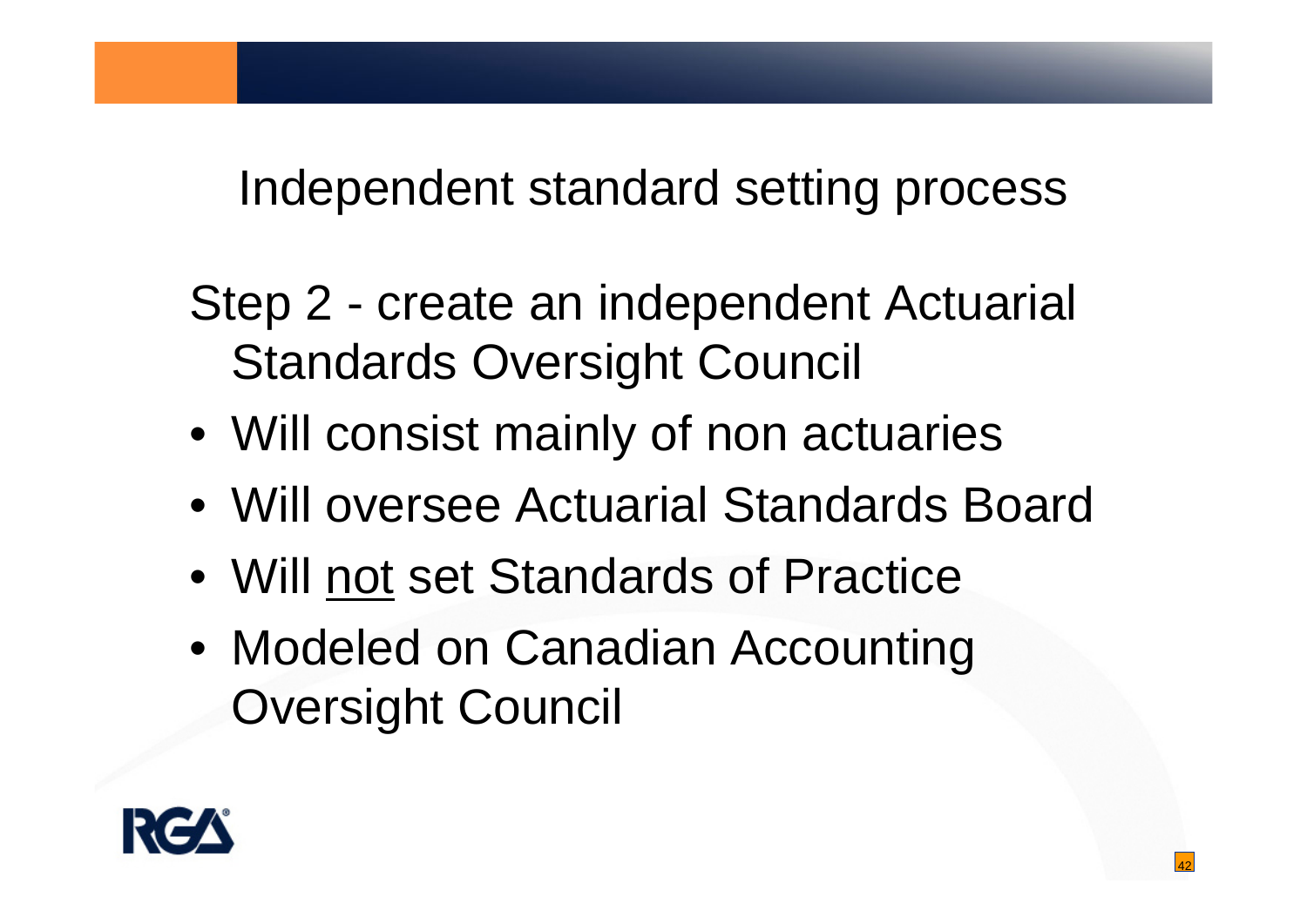Independent standard setting process

Step 3

• Actuarial Standards Board to report to Actuarial Standards Oversight Council, not to the CIA Board

43

• Oversight Council to appoint members of Actuarial Standards Board

Target date is end of 2006

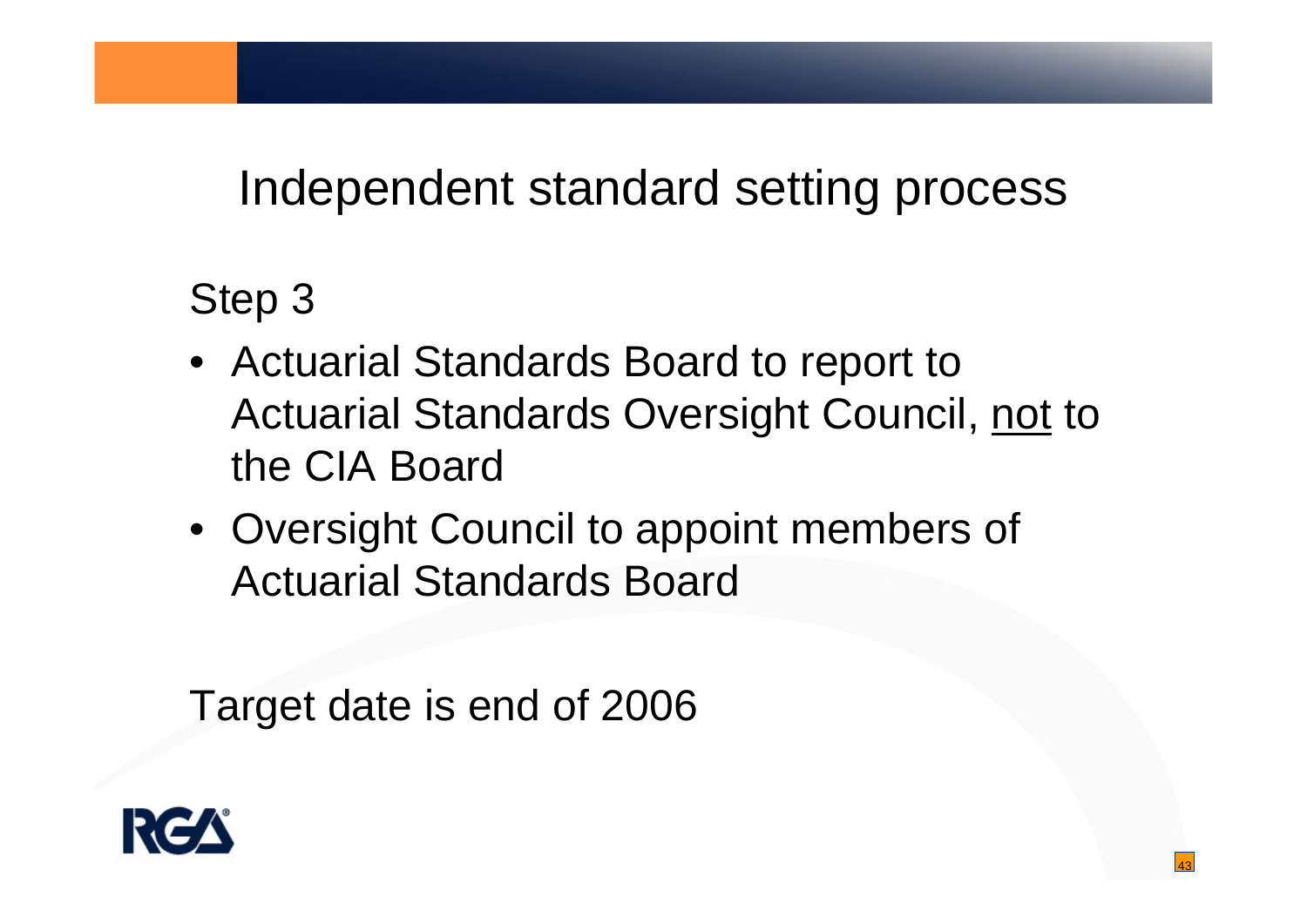#### Independent standard setting process Why do this?

- 1. All professions are being expected or required to be more transparent
- 2. If the CIA is proactive, we can have much more influence over the end result
- 3. Favorable experience of Canadian accounting profession

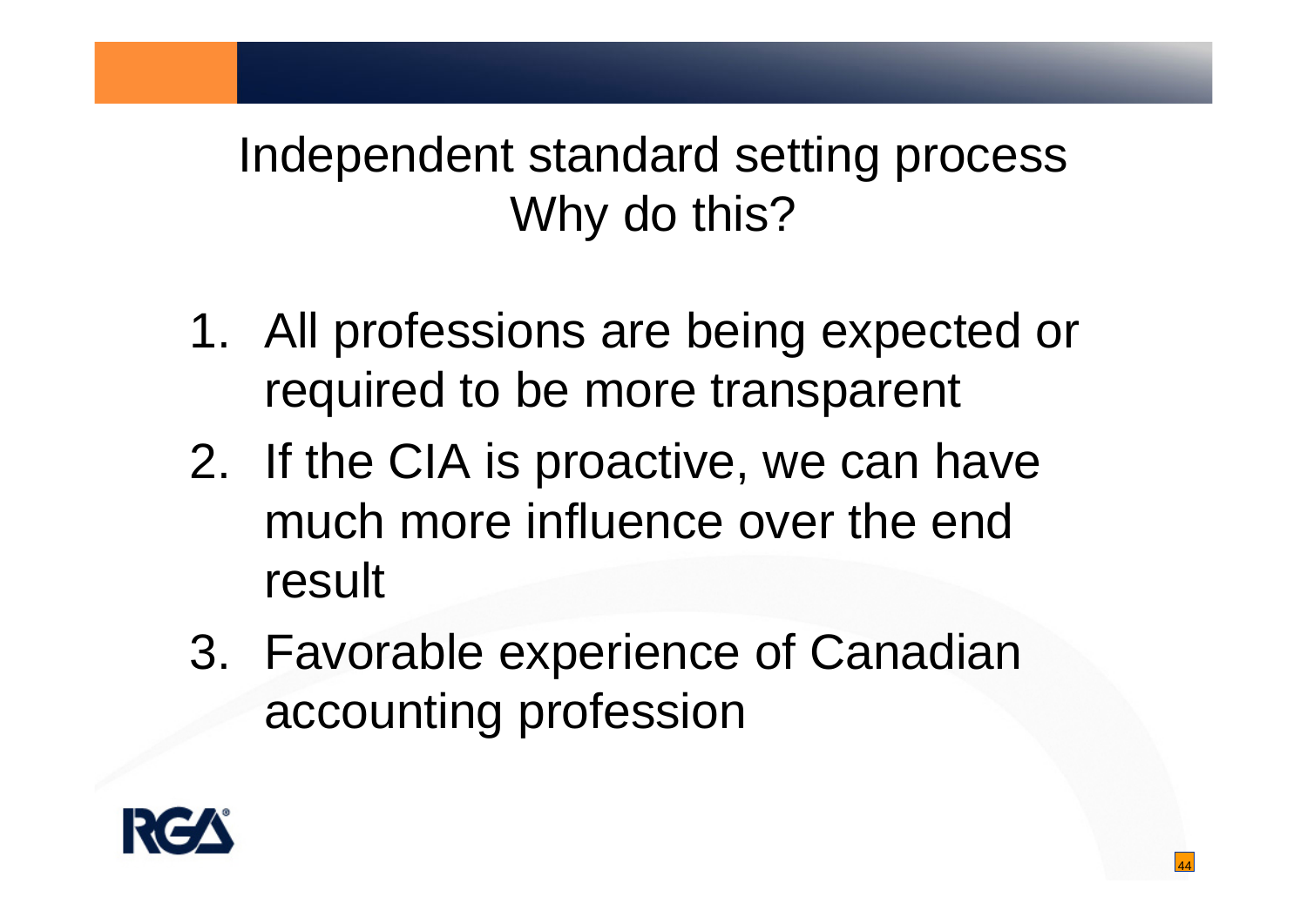#### Issues facing the actuarial profession how is the CIA responding

- a) Criticism from respected bodies (U.K. Morris Review, the Economist)
- b) Poor understanding of some risks, leading to bad pricing
- c) Increasing role of other professional bodies
- d) Limited growth in some traditional actuarial roles

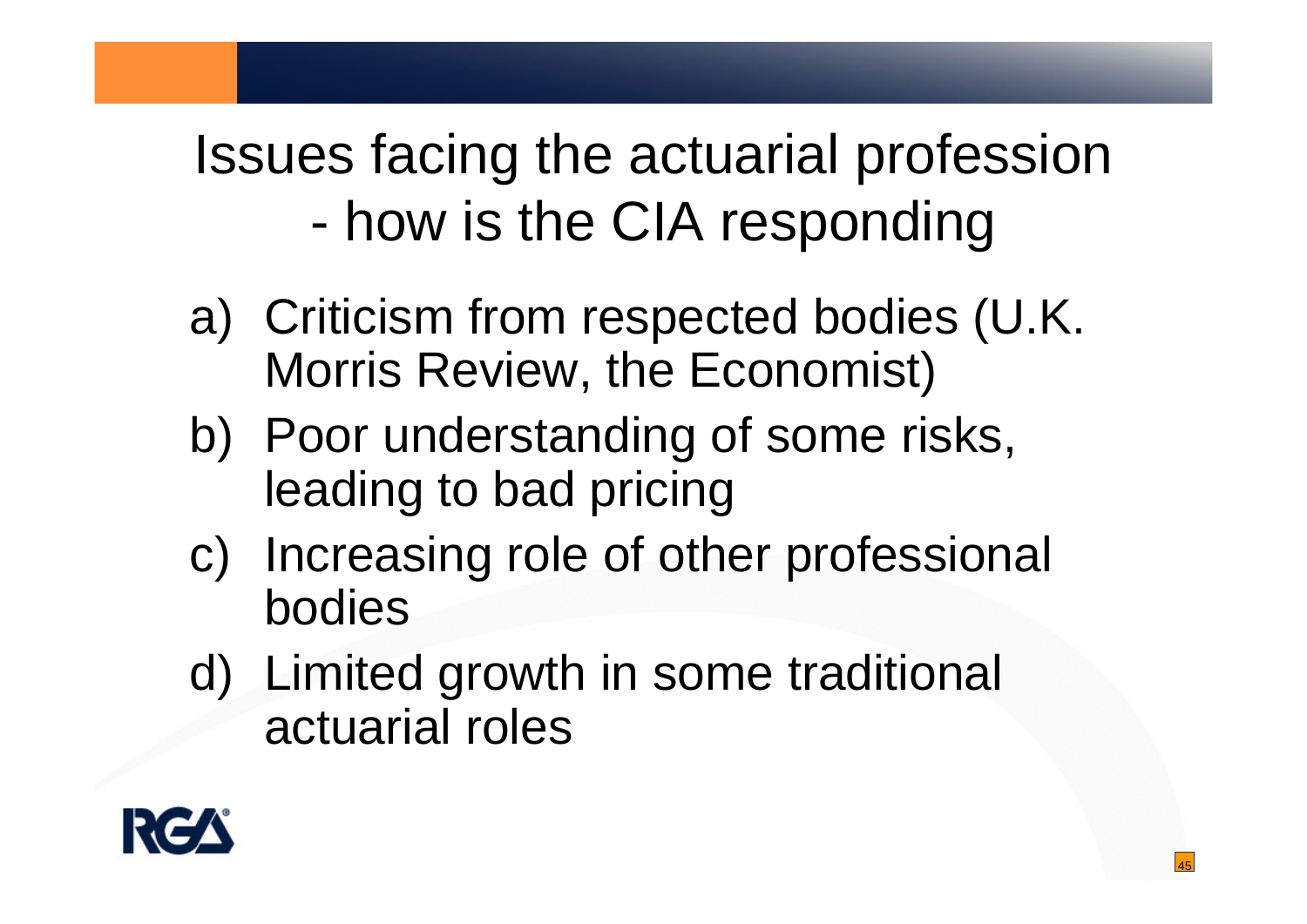#### (a) Criticism from respected bodies -CIA response

- Limited criticism of actuarial profession in Canada – but this does not justify complacency
- Various initiatives taken recently or about to be implemented
- Good relations with regulators; regular formal and informal meetings

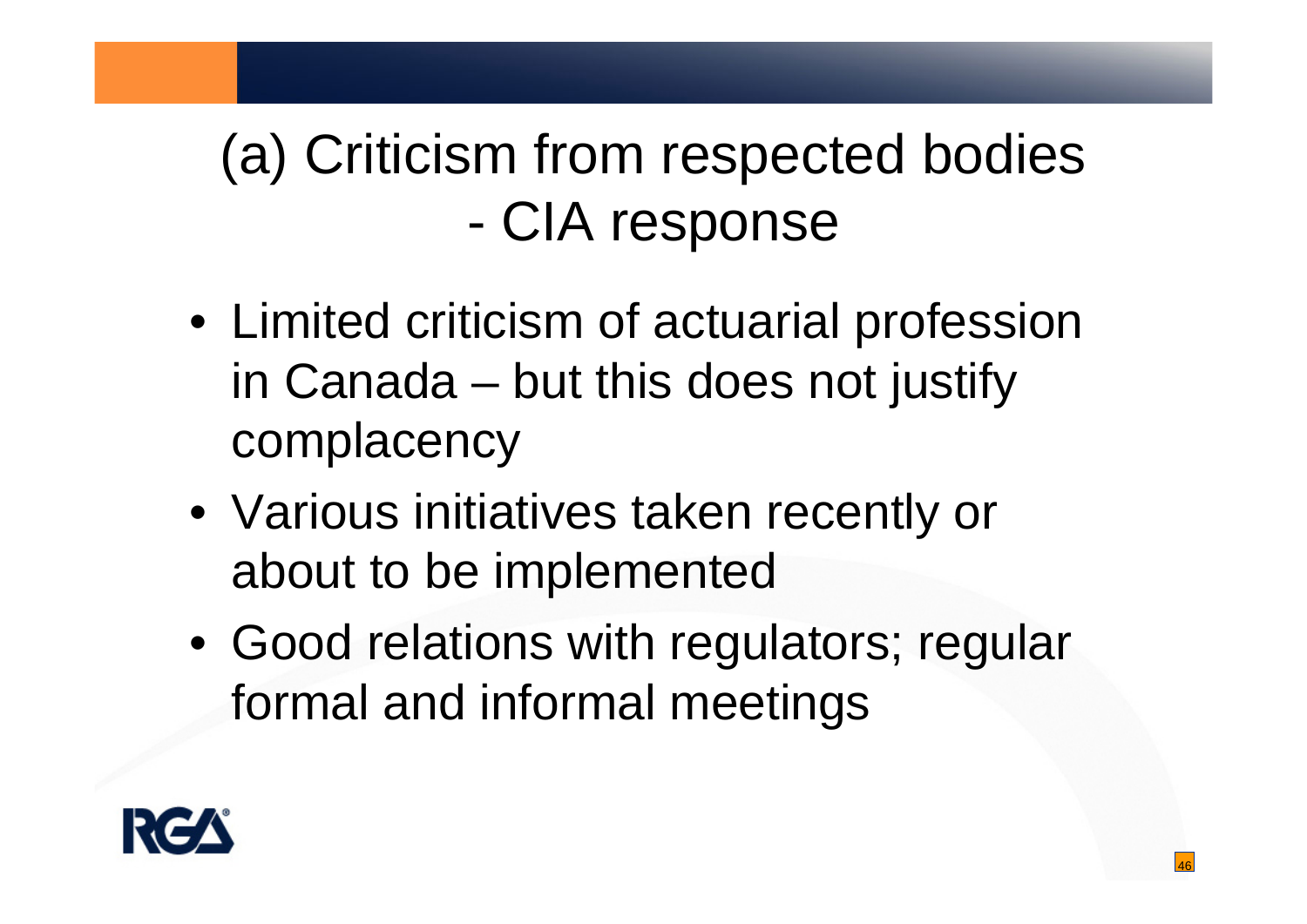(b) Poor understanding of some risks, leading to bad pricing – CIA response

- More emphasis on education and research
- Pressure from regulators has helped to produce appropriate valuation requirements

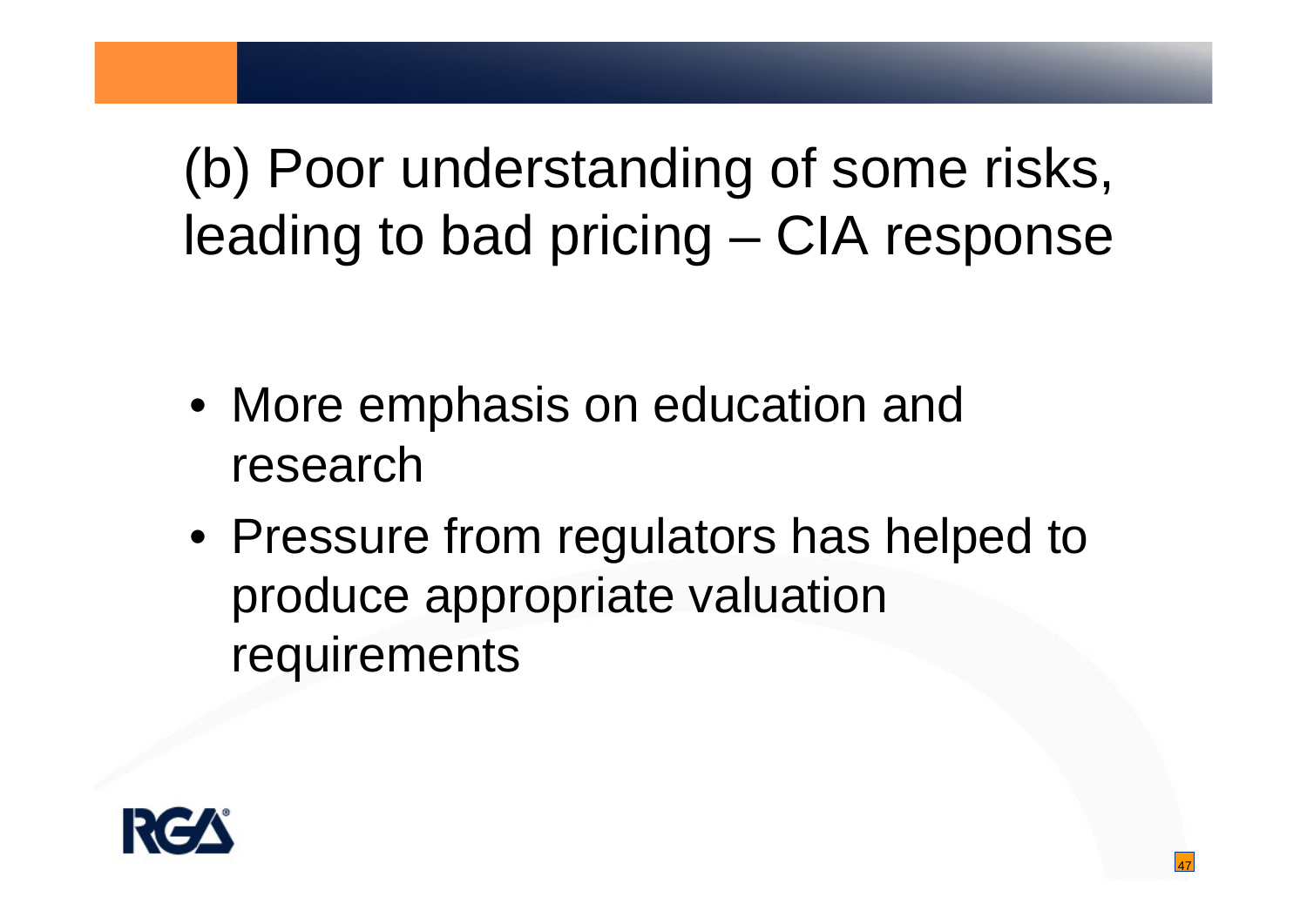#### (c) Increasing role of other professional bodies – CIA response

- Increased emphasis on improving nontechnical skills of actuaries
- Can the qualification process be shortened without sacrificing quality?

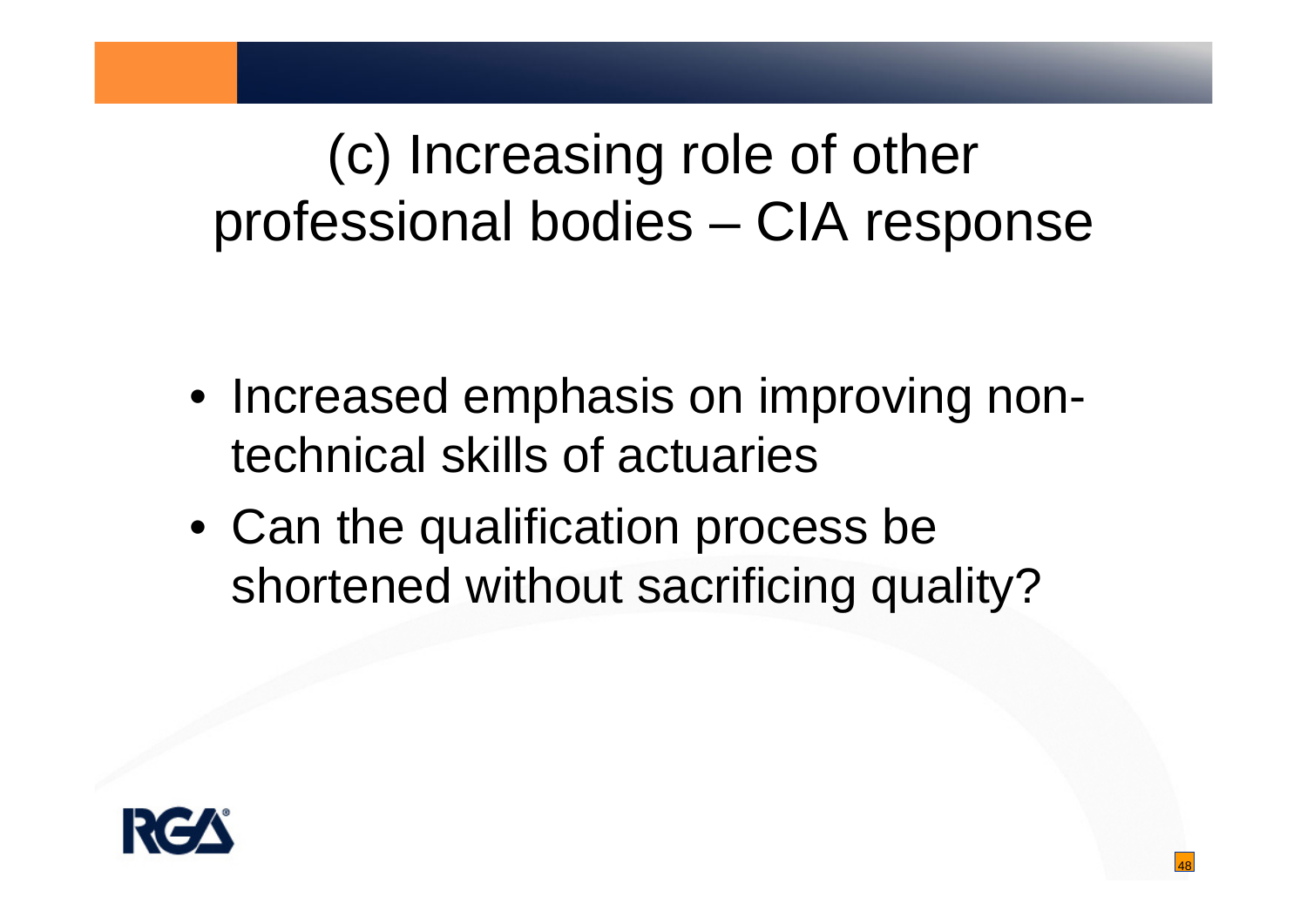#### (d) Limited growth in some traditional actuarial areas – CIA response

Working with Society of Actuaries and Casualty Actuarial Society to expand the role of actuaries in Risk Management

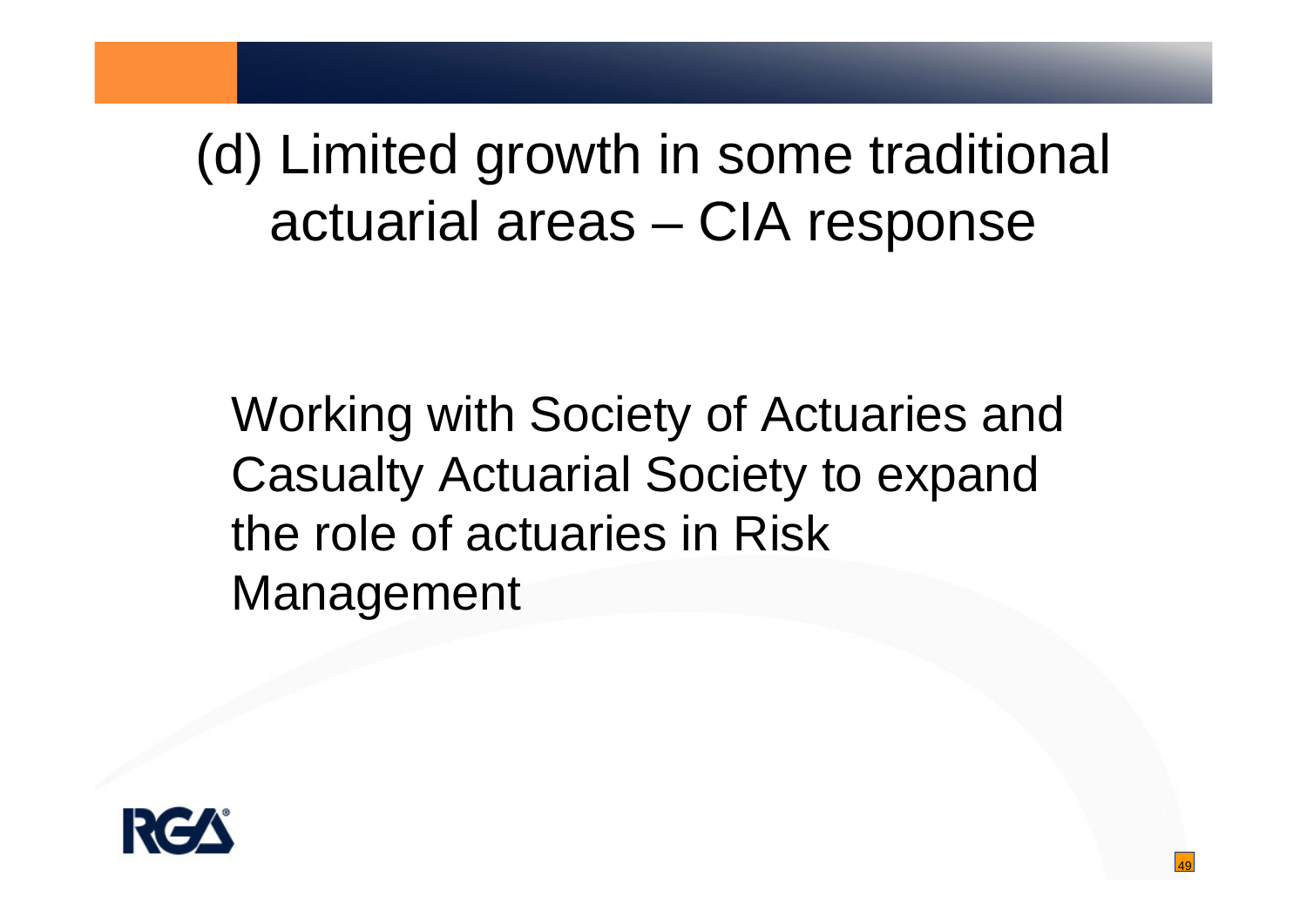## Concluding remarks